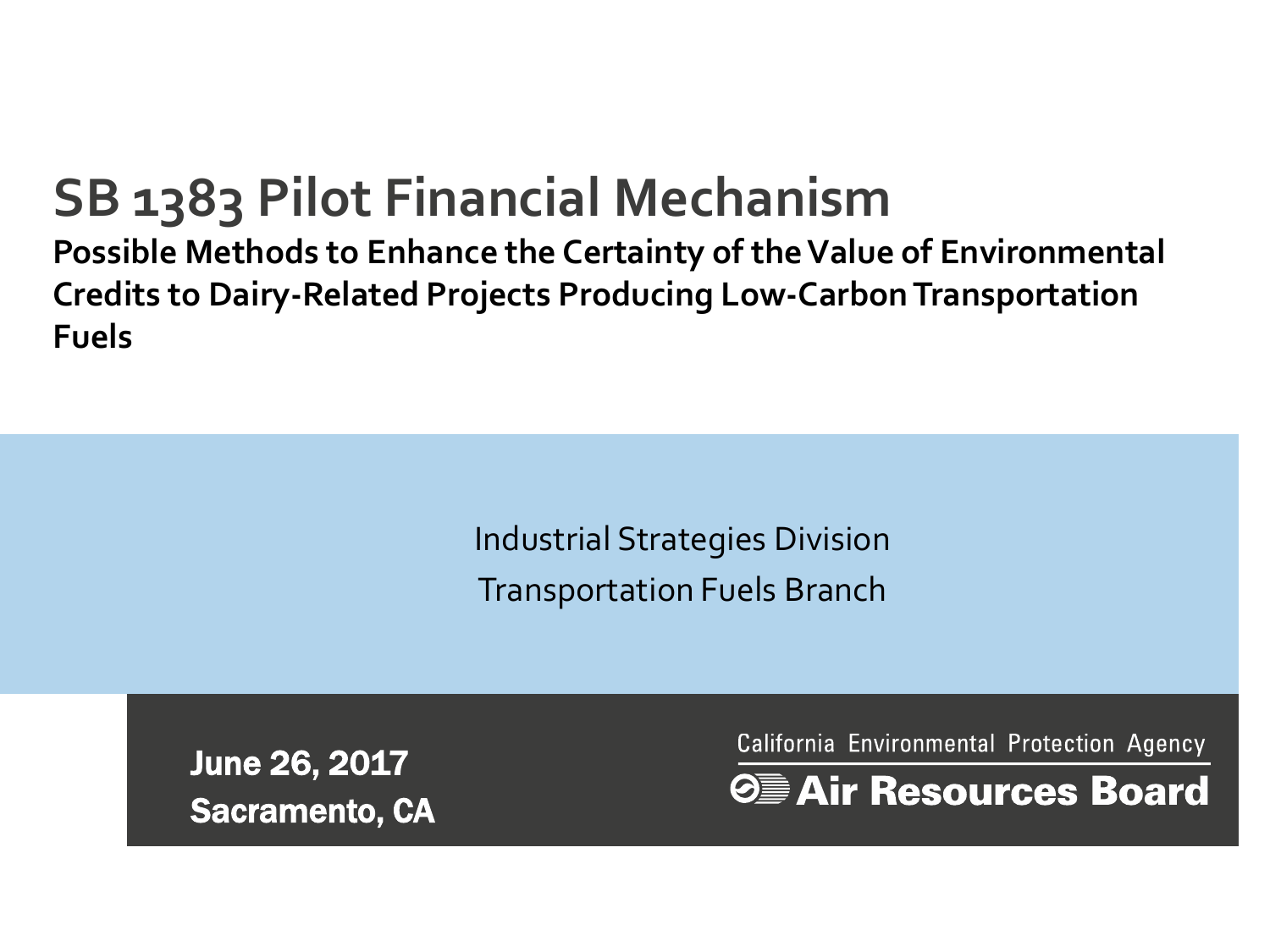# Agenda

- Introduction and current challenges
- Conceptual discussion of potential financial mechanism alternatives
	- Contracts for Difference (CfD)
	- Put Options
- Initial thoughts on program mechanics
- Initial thoughts on needed funding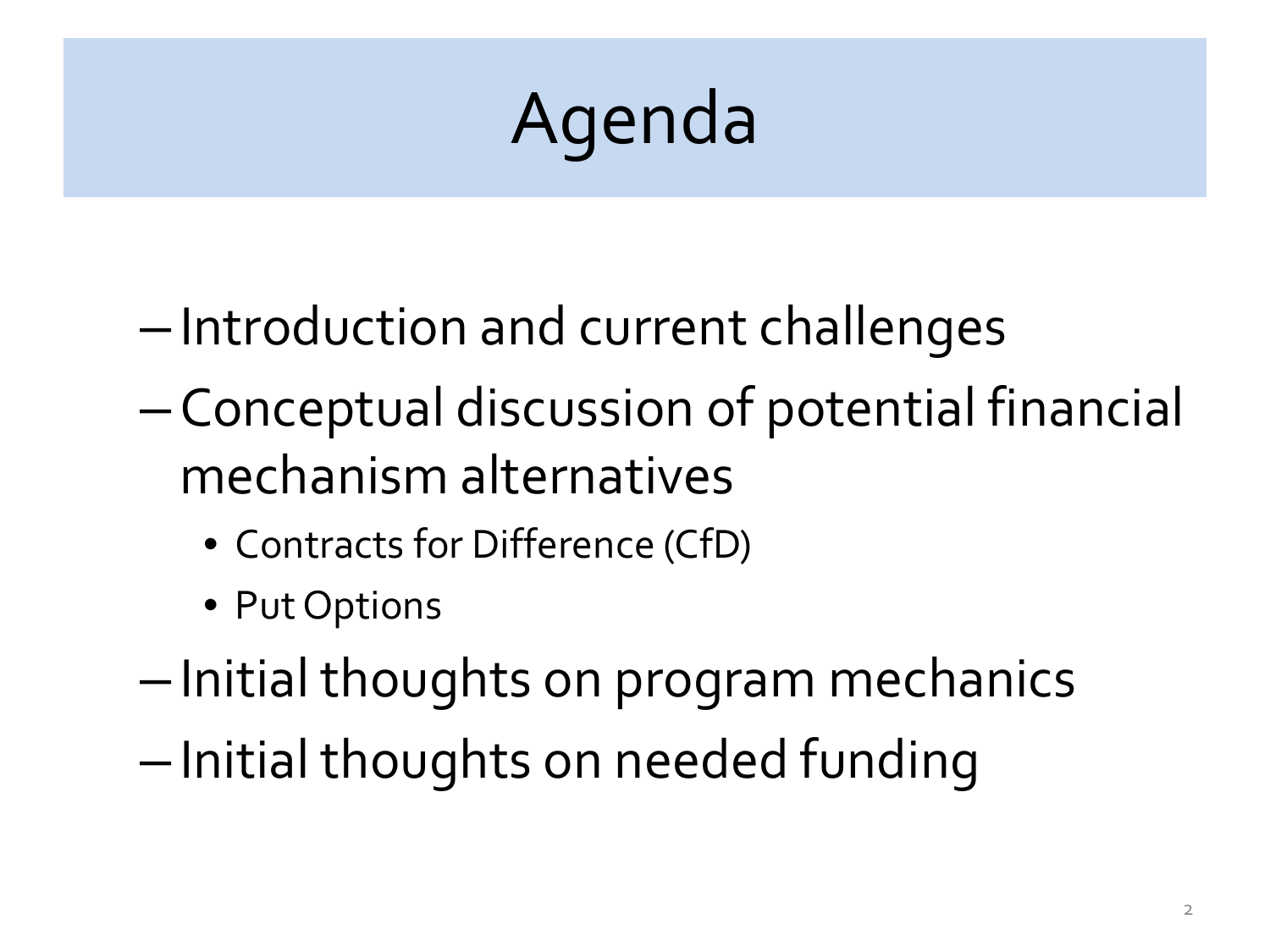#### Introduction



• "California's dairy and livestock industries account for more than half of the State's total methane emissions and for about five percent of the State'sGHG inventory, based on 100-year GWPs (using 20-yearGWPs, the industries account for about 12 percent of California'sGHG emissions)." – SLCP Strategy Report, March 2017, page 63

- Can be downloaded at: [https://www.arb.ca.gov/cc/shortlived/shortli](https://www.arb.ca.gov/cc/shortlived/shortlived.htm) ved.htm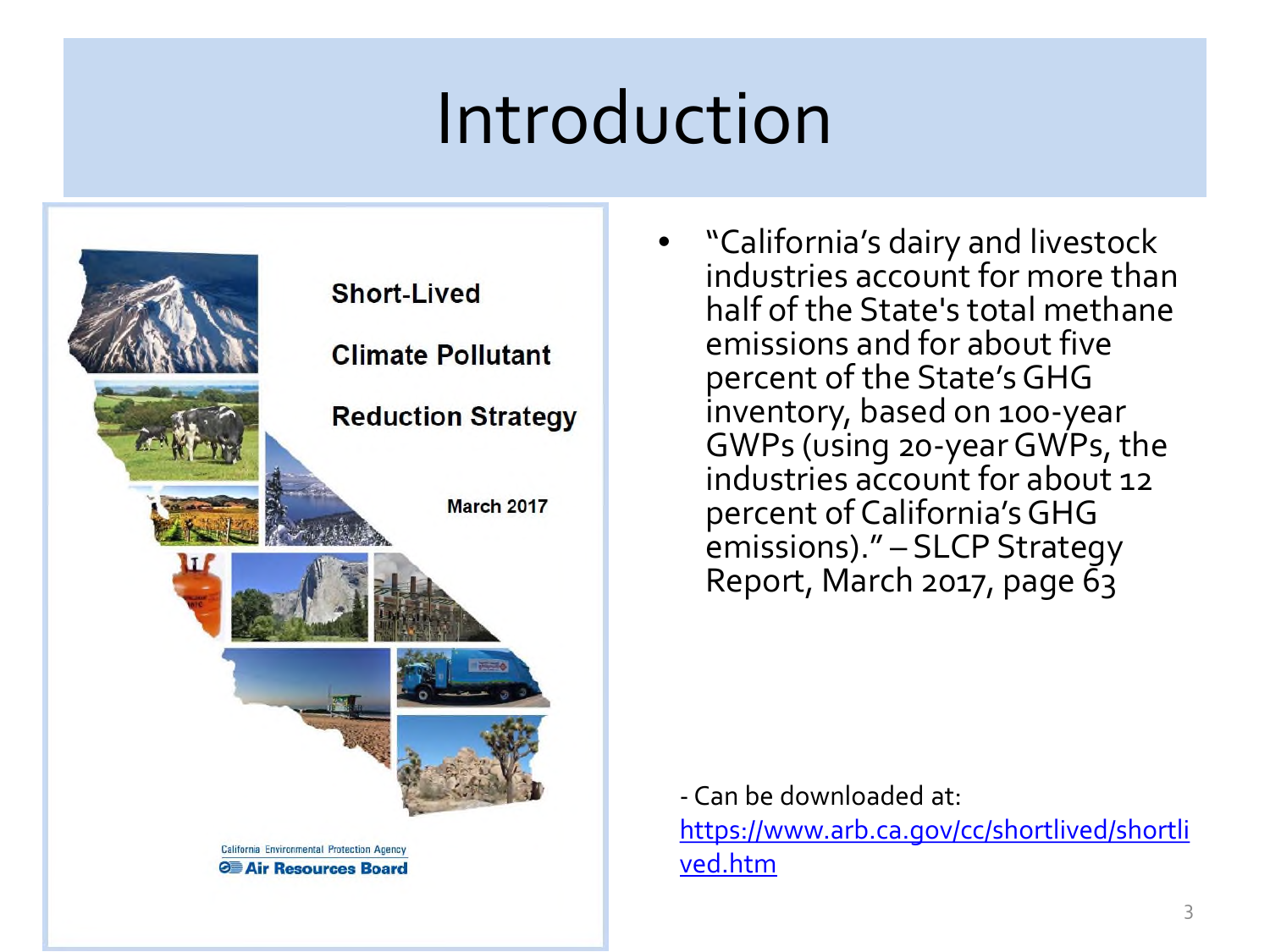### Introduction

- AB 32 (2006) directs ARB to reduce GHG emissions to 1990 levels by 2020.
- SB 32 (2016) directs ARB to reduce GHG emissions to 40% below 1990 levels by 2030.
- SB 1383 (2016) directs ARB to reduce short-lived climate pollutants (SLCP), which includes methane. SB 1383 charges ARB to adopt regulations to reduce methane emissions from dairies and livestock industry by 40% below 2013 level by 2030.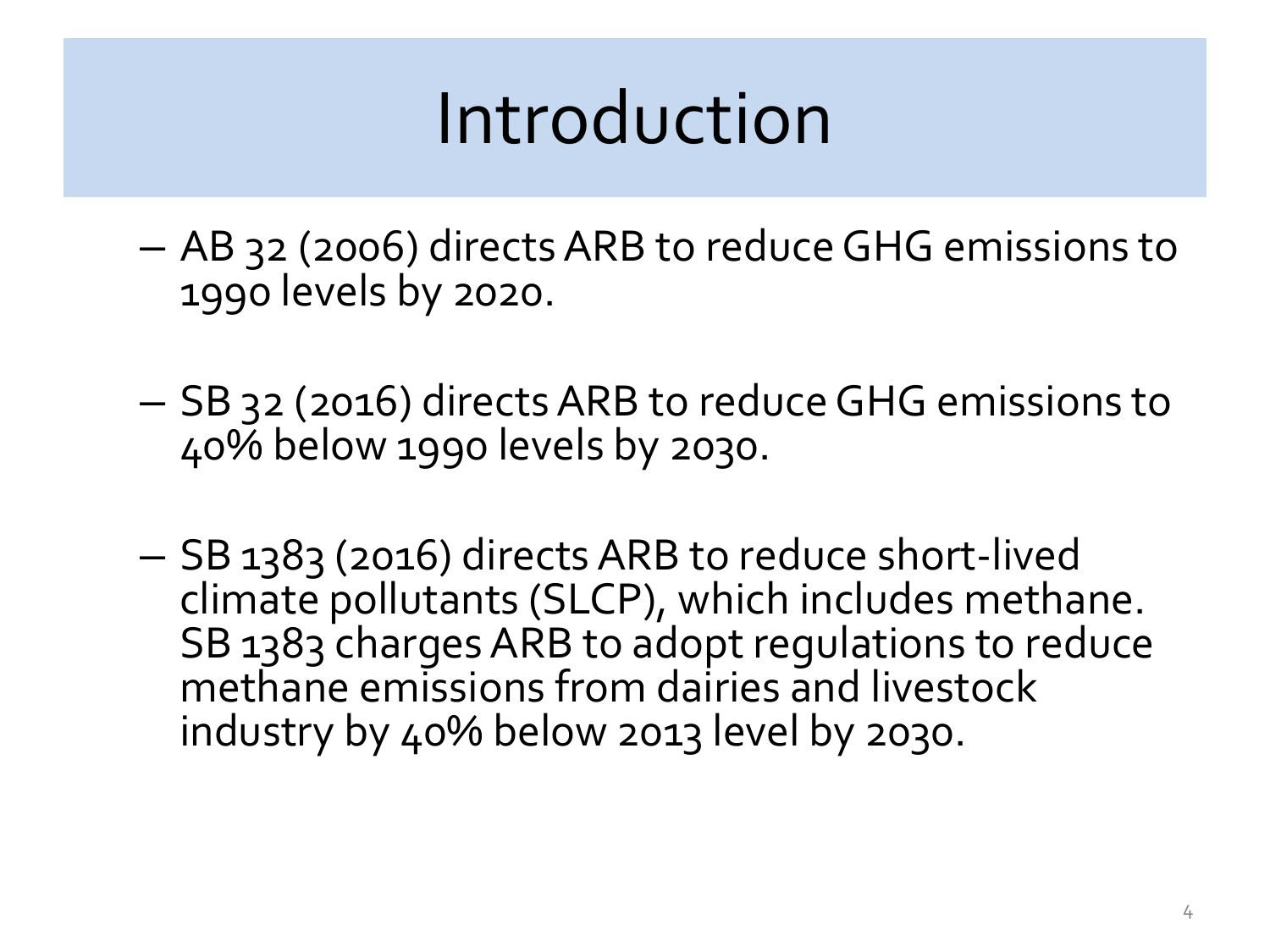#### Introduction

– SB 1383 directs ARB to *"develop a pilot financial mechanism to reduce the economic uncertainty associated with the value of environmental credits, including credits pursuant to the Low-Carbon Fuel Standard regulations (Subarticle 7 (commencing with Section 95480) of Title 17 of the California Code of Regulations) from dairy-related projects producing low-carbon transportation fuels."*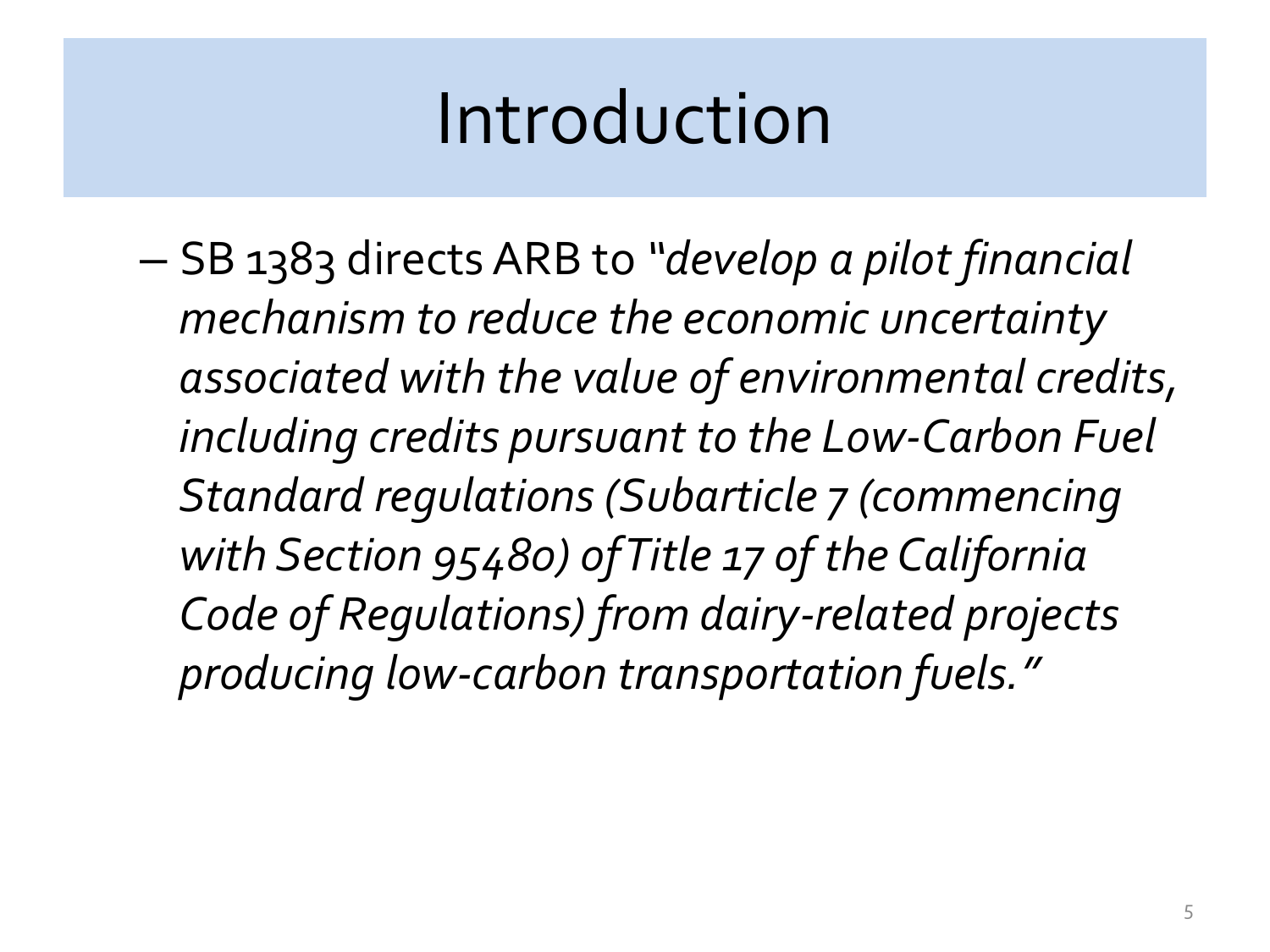#### Environmental Credits Available to Dairy Biomethane to Vehicle Fuel Projects

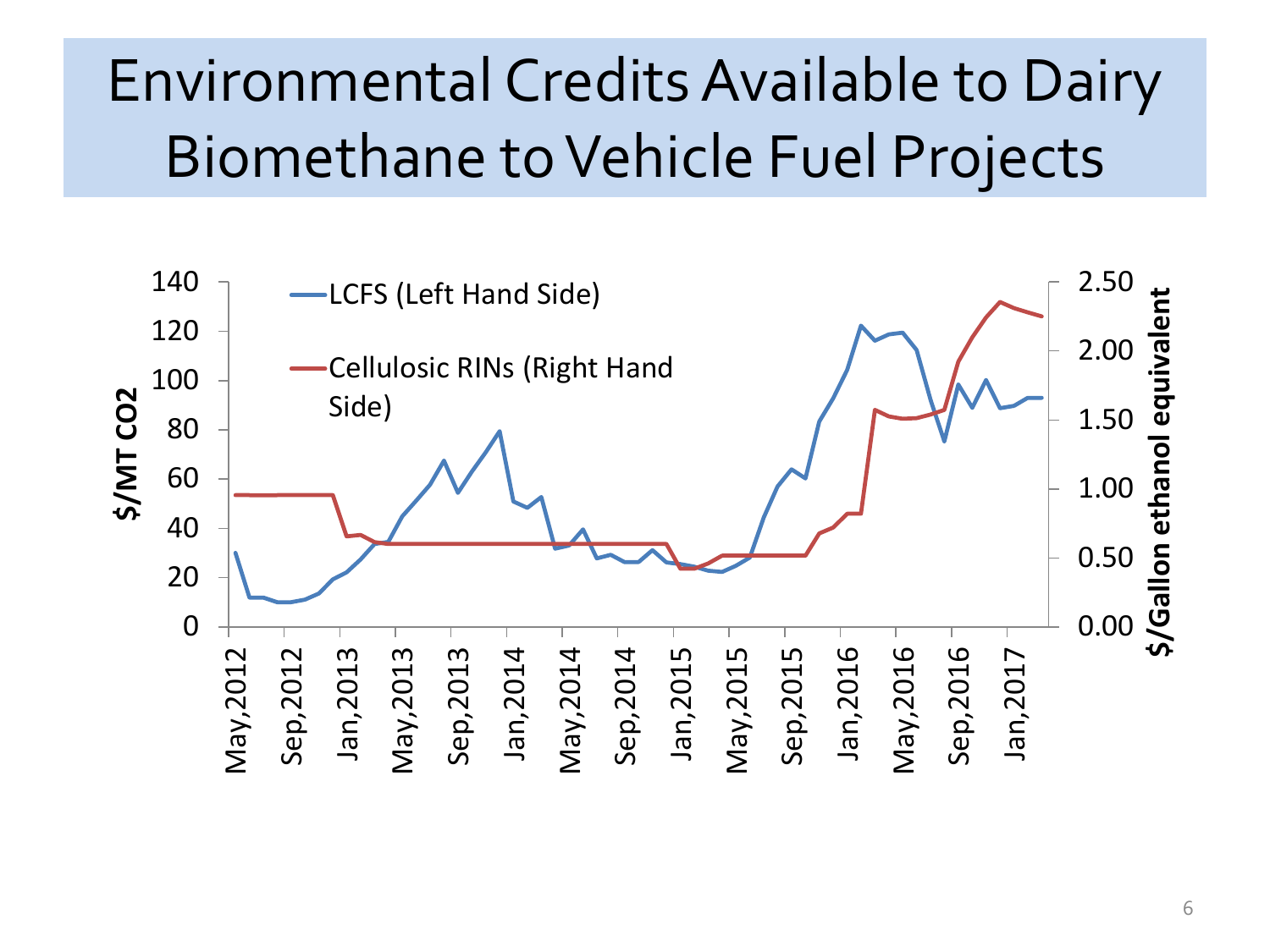## Environmental Credits Provide a Large Source of Value for Dairy Projects



*Note:* Based on SLCP Strategy assumptions, page 119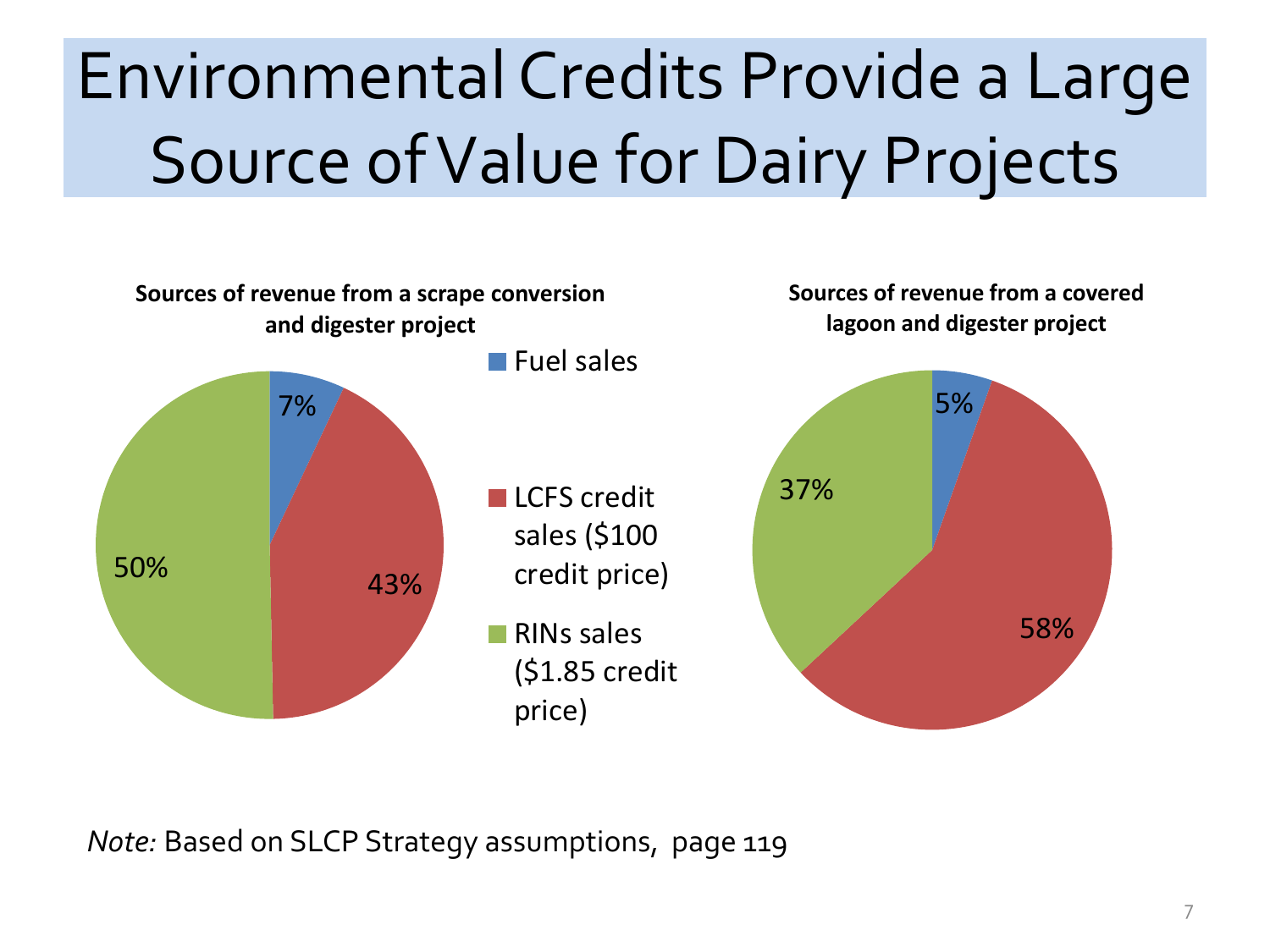#### Possible Pilot Financial Mechanisms

- Two mechanisms are considered: Contracts for Difference and Put Options.
- Both will decrease the exposure of developers and investors to fluctuations of environmental credit prices.
- Risk is not eliminated some risk is transferred to the Program Administrator.
- We welcome suggestions of other alternatives or modifications to the alternatives presented.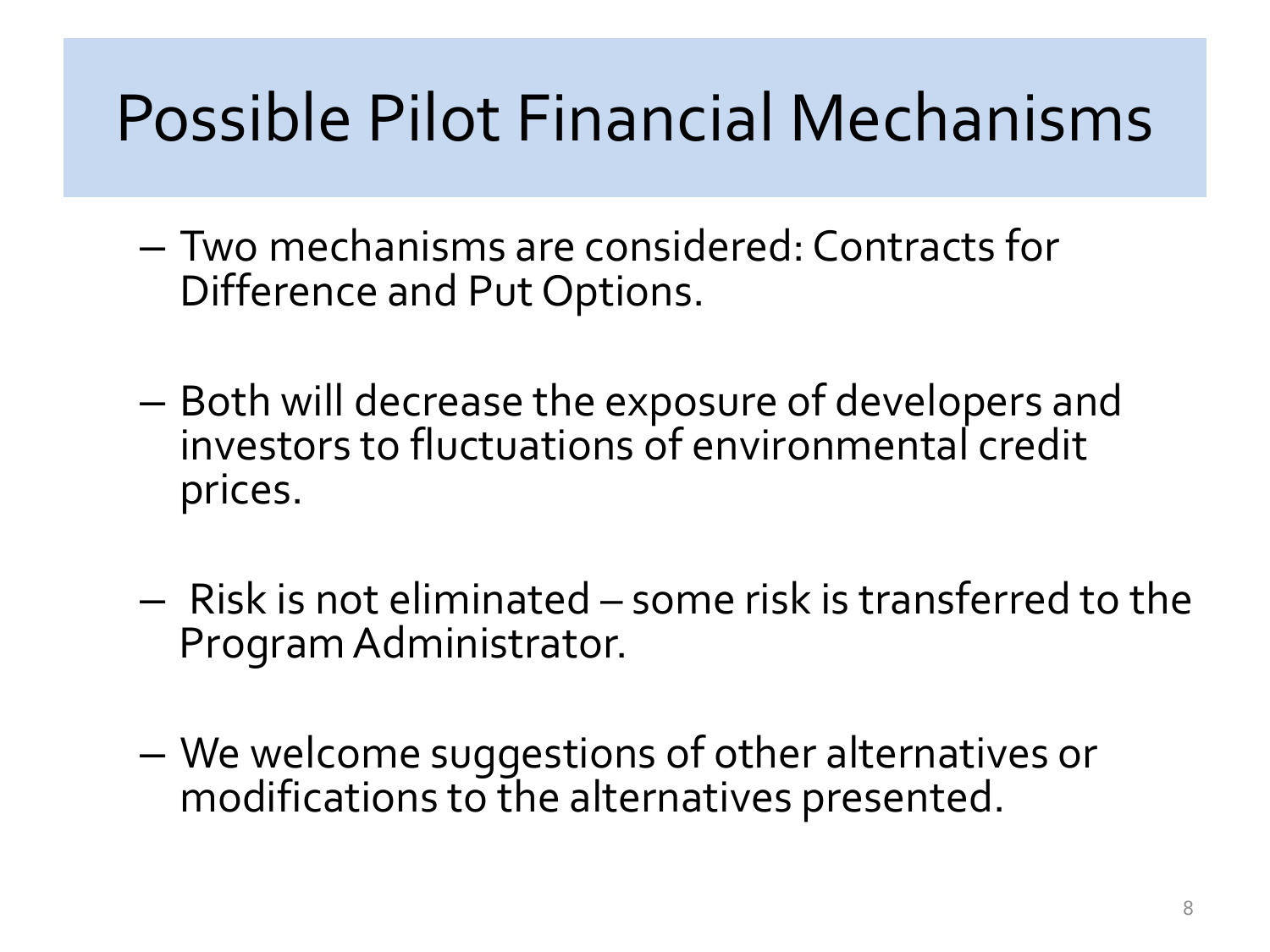## Possible Mechanism: Contracts for **Difference**

- **1. Contracts for Difference (CfD)**: the program administrator (**Administrator**) will guarantee the fuel producer **(Producer)** a certain value for environmental credits **(Strike Price)** for a specified period of time **(Contract Period).**
	- If market prices of the environmental credits **(Market Price)** are lower than the Strike Price, the Administrator will pay the Producer the difference.
	- If the Market Price of the environmental credits is higher than the Strike Price, the Producer will pay the Administrator the difference.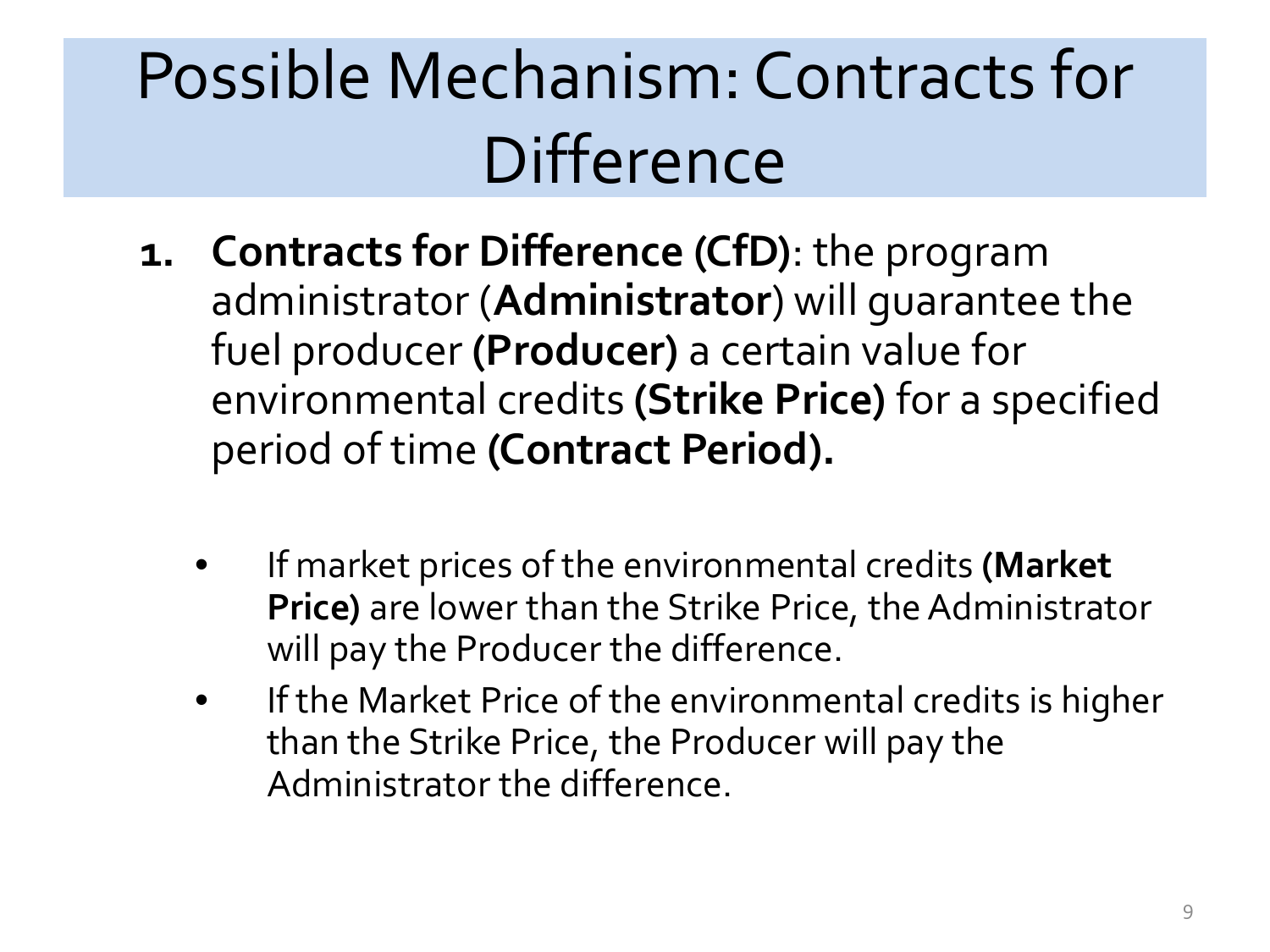## Possible Mechanism: Contracts for **Difference**

- Similar to the proposal by ICCT titled: *Development and analysis of a durable low-carbon fuel investment policy for California.* http://www.theicct.org/durable[low-carbon-fuel-investment-policy-CA](http://www.theicct.org/durable-low-carbon-fuel-investment-policy-CA)
- Also similar to a program implemented by the UK government to guarantee the price of electricity generated from renewable sources. More information can be found at

[https://www.gov.uk/government/publications/contrac](https://www.gov.uk/government/publications/contracts-for-difference/contract-for-difference) ts-for-difference/contract-for-difference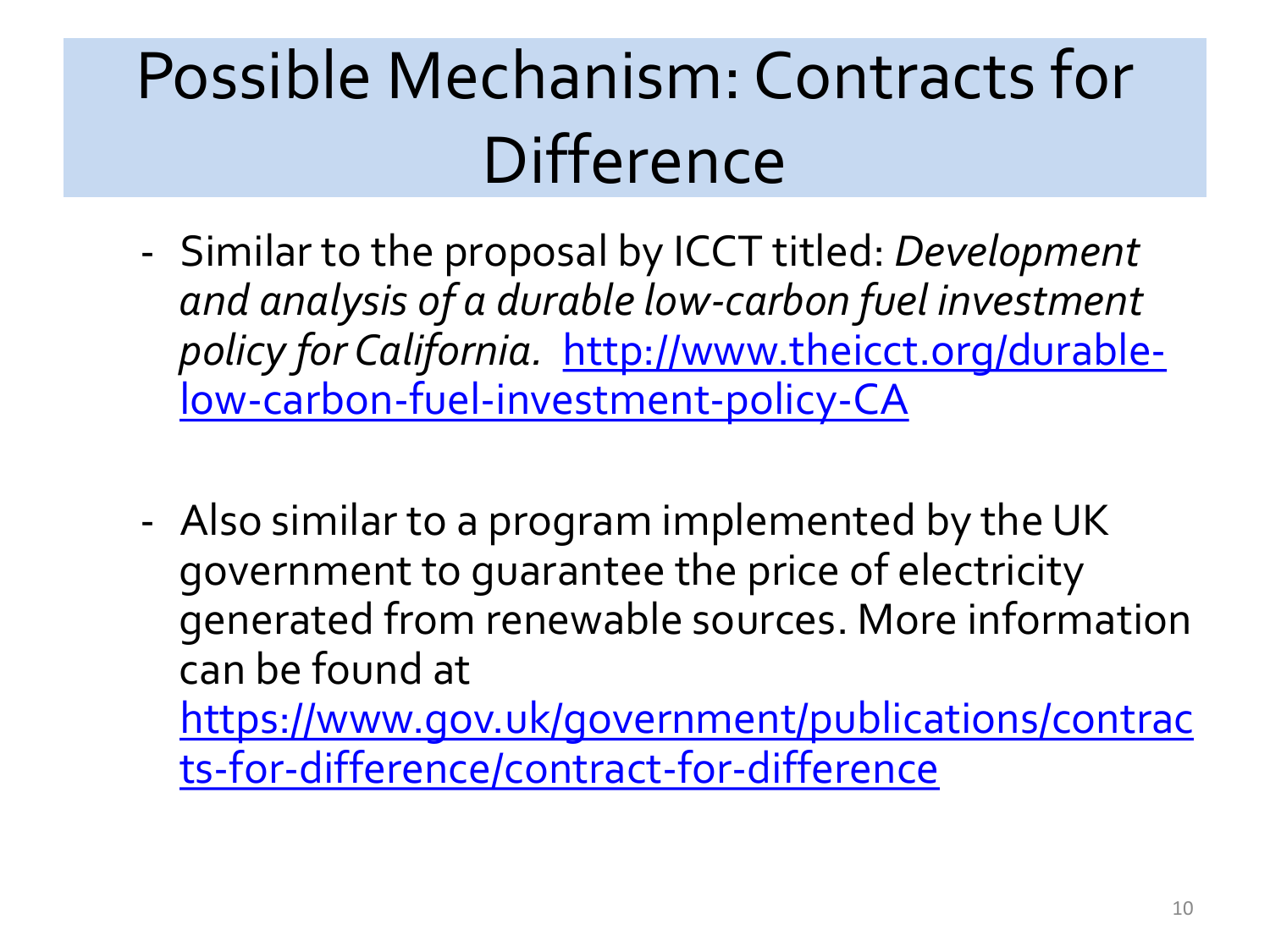## Example: Contracts for Difference

- Assume a Producer has a CfD with a Strike Price of \$80/MT CO2, and a Contract Period of 2 years.
- Assume that the Market Price of environmental credits is \$70/MT CO<sub>2</sub> in year 1, and \$90/MT CO<sub>2</sub> in year 2.

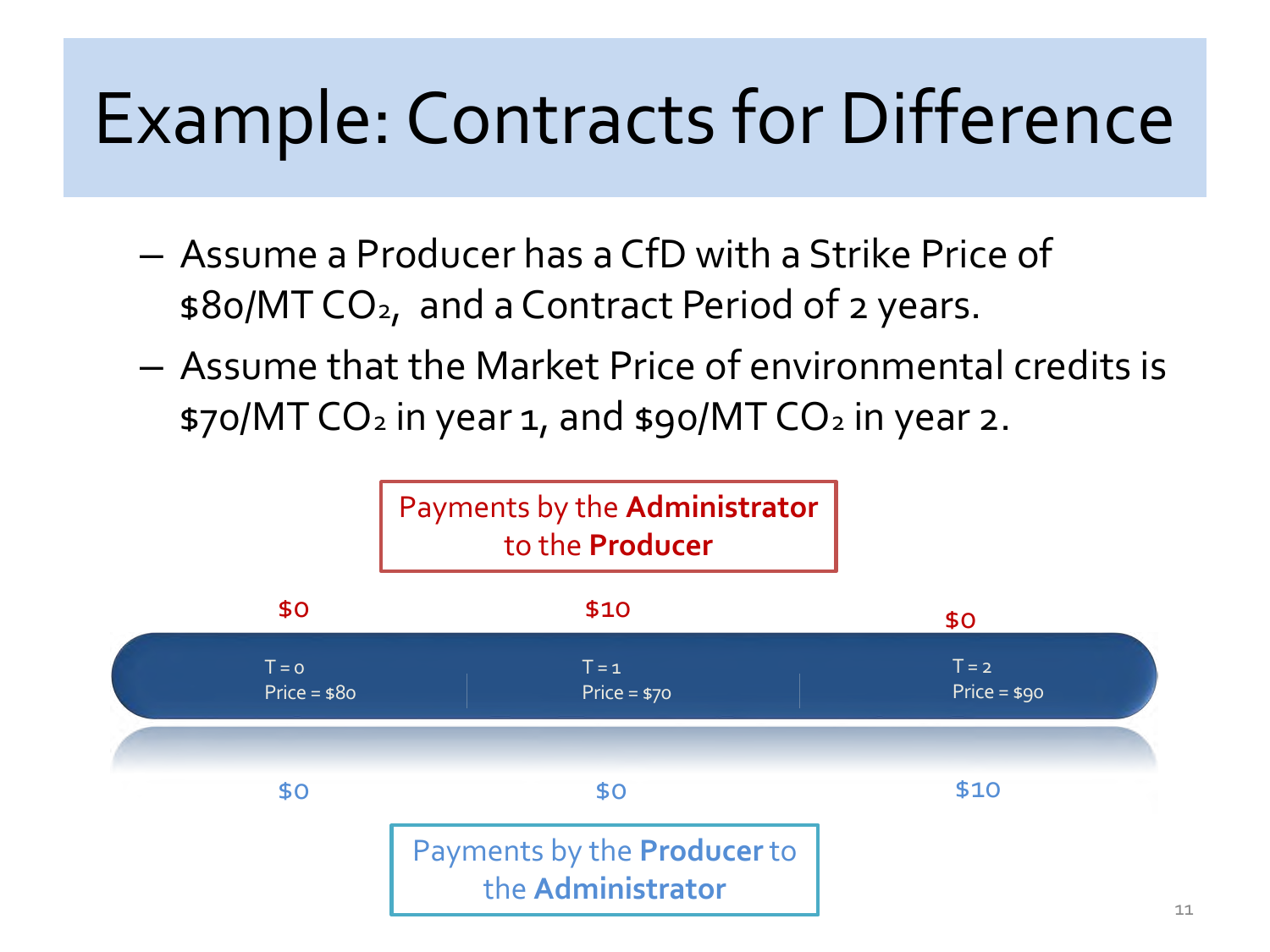## Initial Thoughts on Additional Provisions for CfD

- CfD can be modified so that there are two Strike Prices: a lower price (**Floor**) and a higher price (**Ceiling**).
- If the Market Price is below the Floor, the Administrator will pay the Producer the difference between the market price and the Floor.
- If the Market Price is above the Ceiling, the Producer will pay the Administrator the difference between the market price and the Ceiling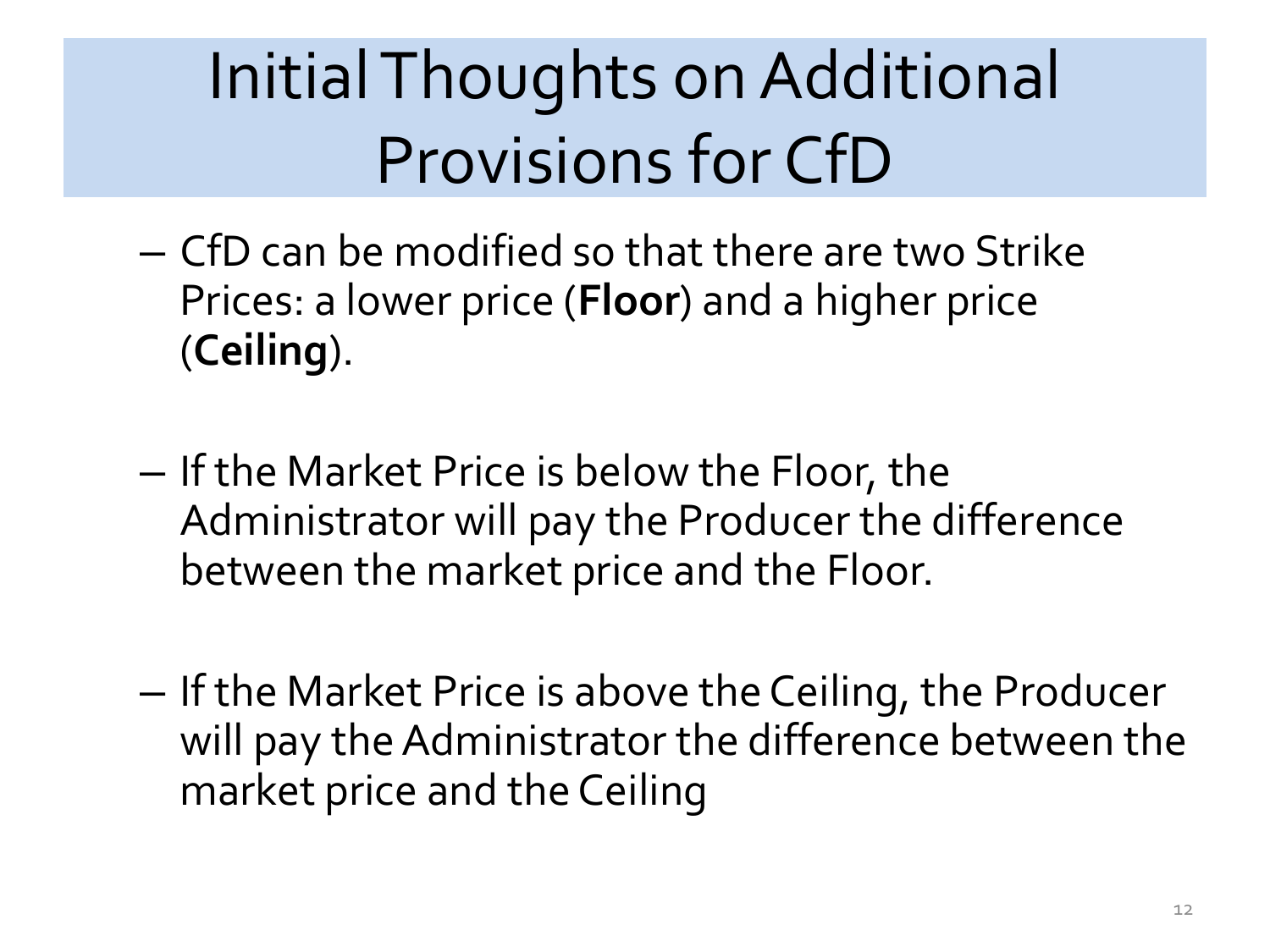### Example: Contracts for Difference With Two Strike Prices

– Assume a Producer has a CfD with a Floor of \$40/MT CO2 and Ceiling of \$60/MT CO<sub>2</sub>, and a Contract Period of 10 years.

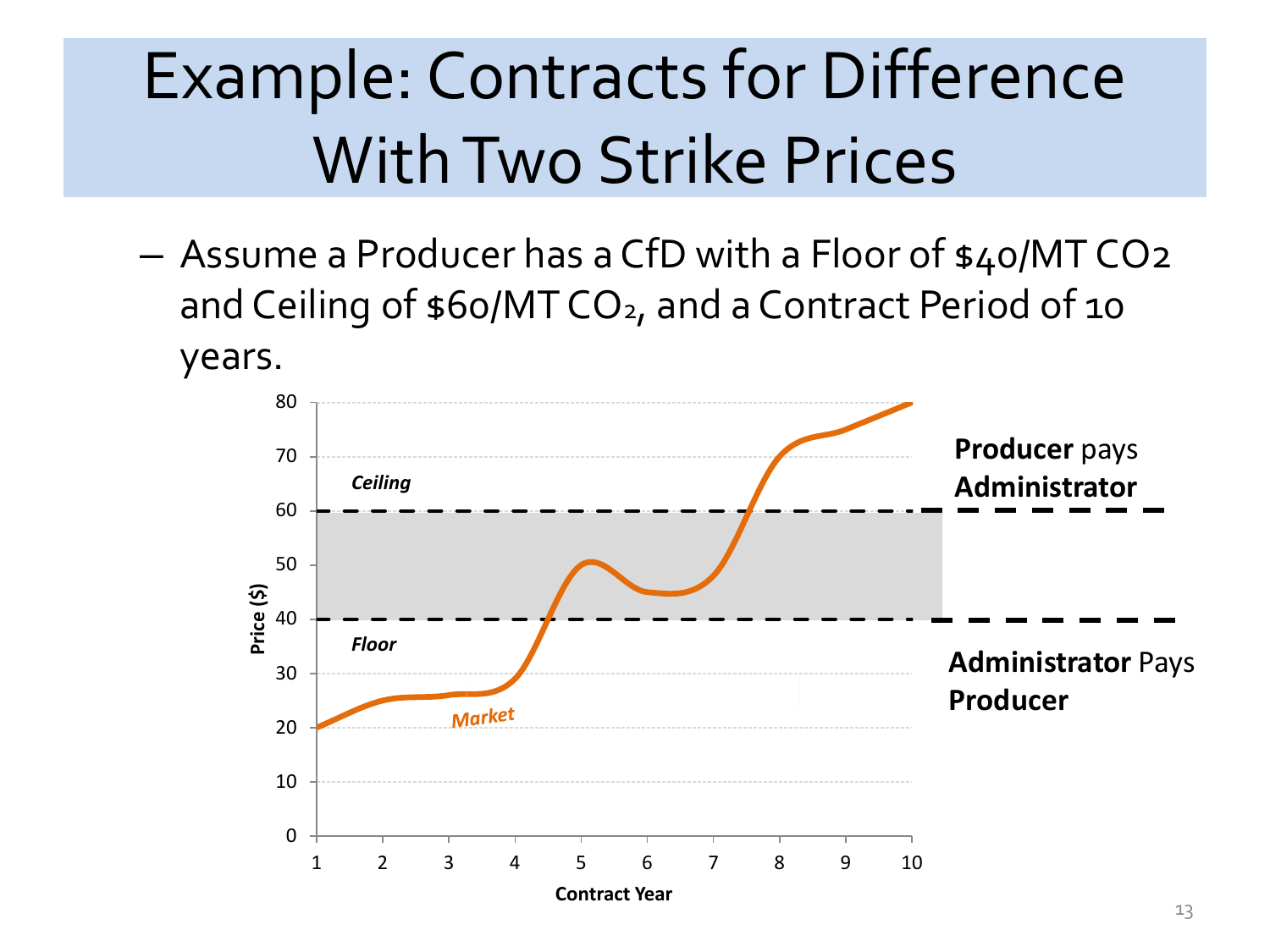## Possible Mechanism: Put Options

- **2. Put Option**: Similar to a price insurance. the Administrator will guarantee a minimum value for the environmental credits **(Strike Price)** for a specified period of time **(Contract Period)**.
	- The Producer will pay the Administrator the price of the option (**Premium).** Proceeds will be used exclusively to fund the future payments by the mechanism.
	- If market prices of the environmental credits **(Market Price)** are lower than the Strike Price, the Administrator will pay the Producer the difference.
	- If the Market Price of the environmental credits are higher than the Strike Price, then no money is exchanged.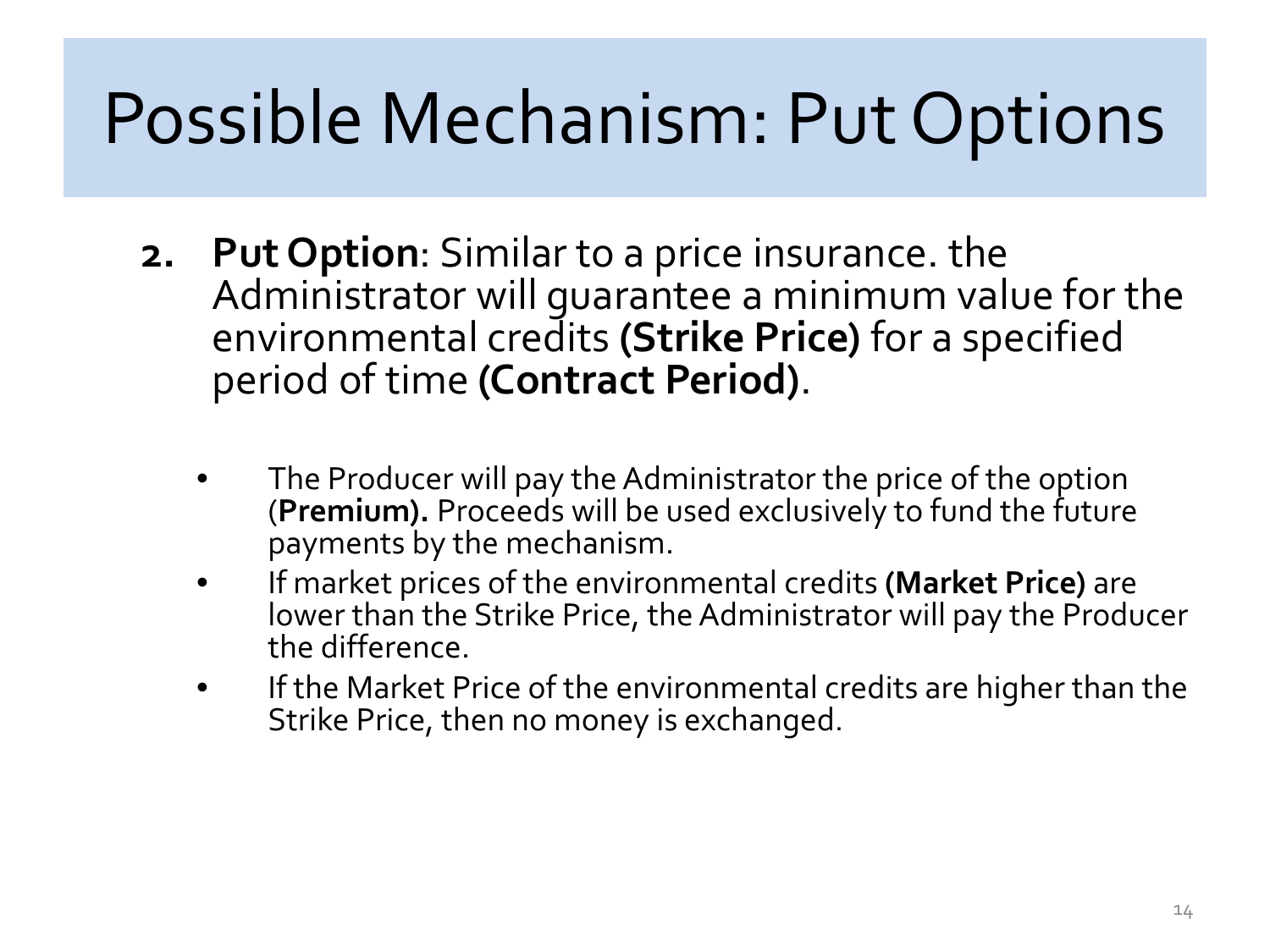### Possible Mechanism: Put Options

- Similar to the Pilot Auction Facility for Methane and Climate Mitigation Program developed by the World Bank Group.
- More information on this program can be found at http://www.worldbank.org/en/topic/climatechang

[e/brief/pilot-auction-facility-methane-climate](http://www.worldbank.org/en/topic/climatechange/brief/pilot-auction-facility-methane-climate-mitigation)mitigation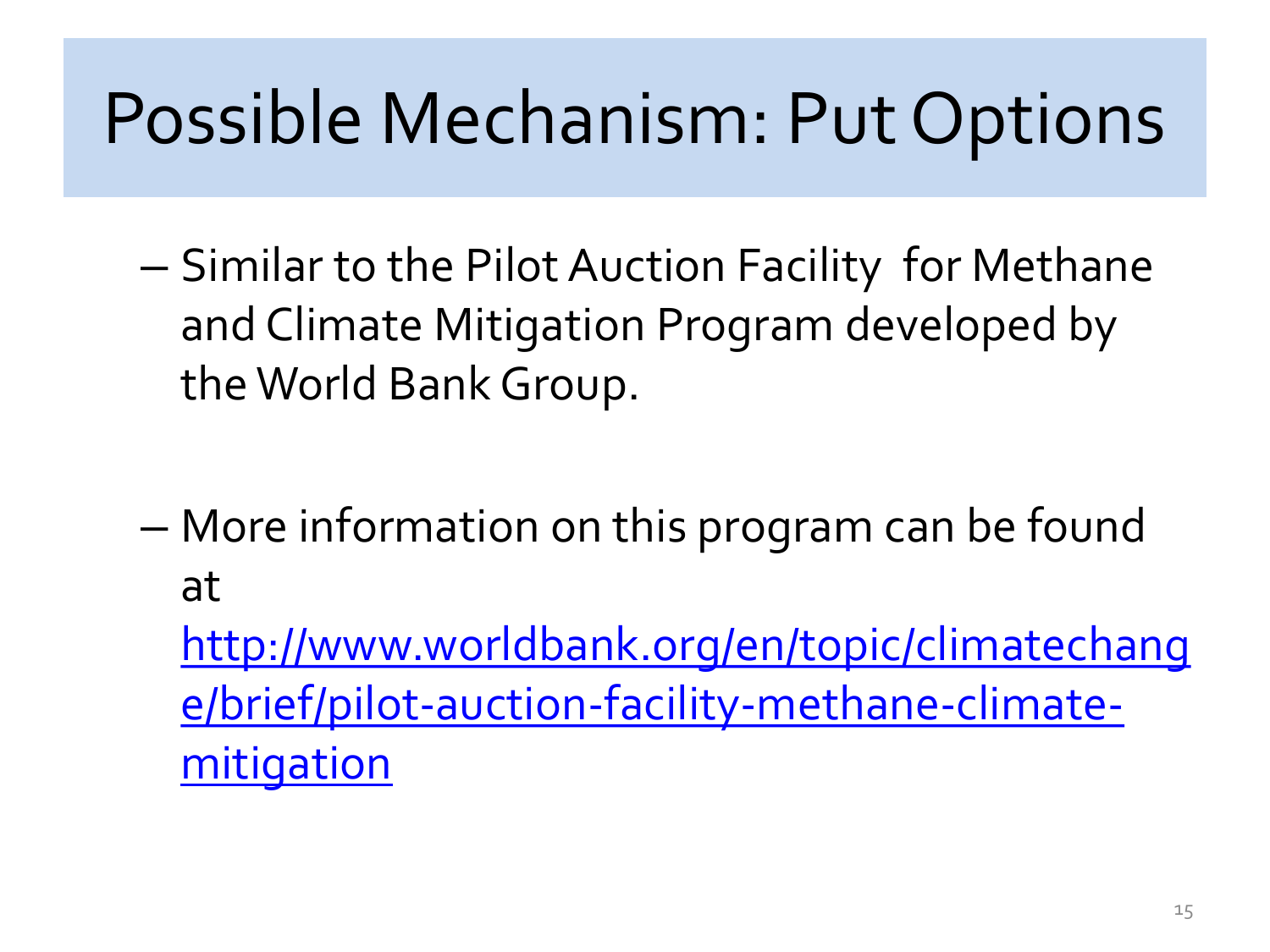## Example: Put Options

- Assume a Producer purchases a put option with a Strike Price of \$80/MT CO<sup>2</sup> , and a Contract Period of two years.
- Assume that the Market Price of environmental credits is \$70/MT CO<sub>2</sub> in year 1, and \$90/MT CO<sub>2</sub> in year 2.
- Assume the Premium of the option is \$5.

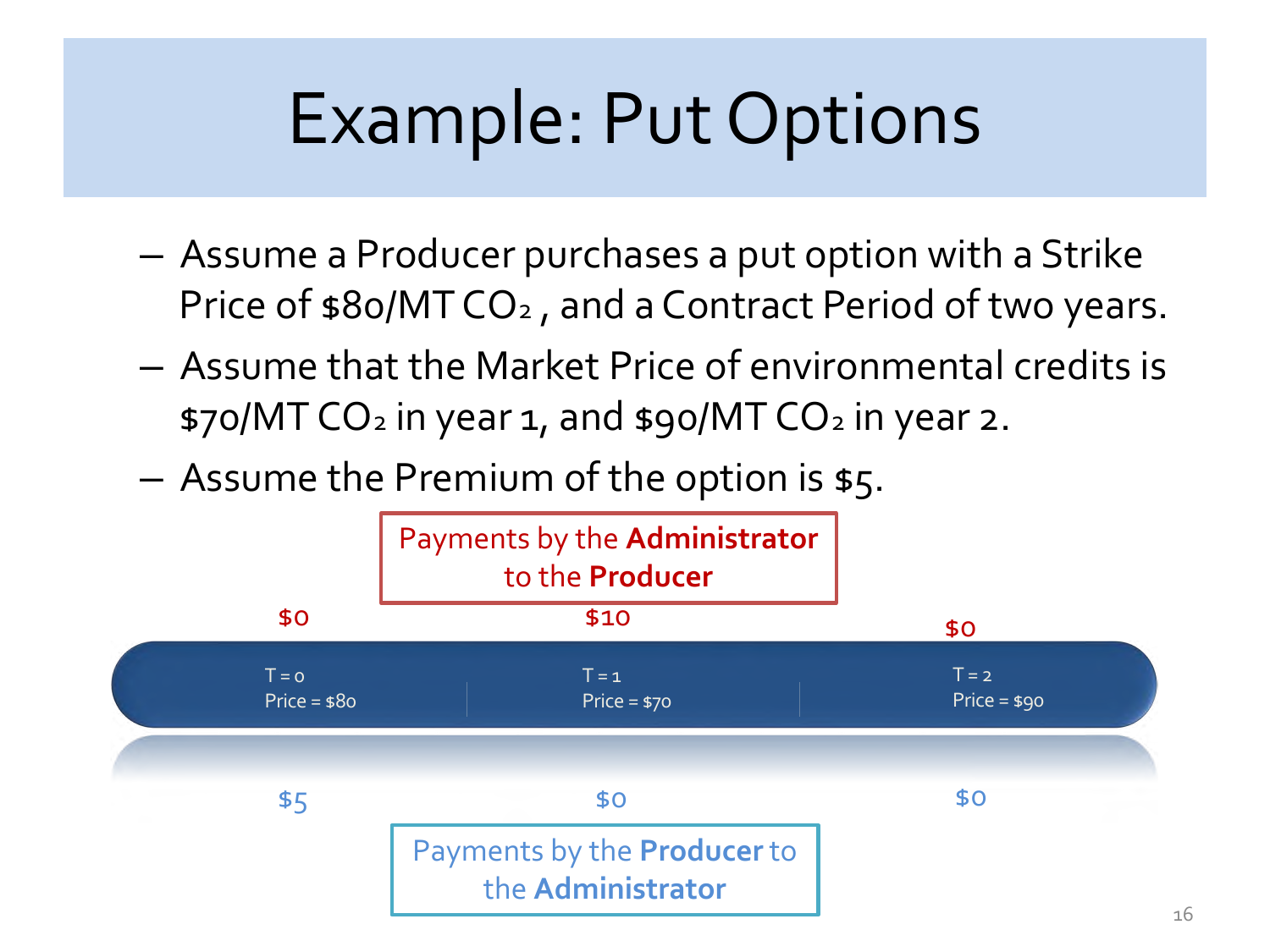#### Possible Mechanism: Summary

|                        | <b>CfD (one Strike Price)</b> | <b>CfD (two Strike Prices)</b> | <b>Put Options</b> |
|------------------------|-------------------------------|--------------------------------|--------------------|
| What is<br>Guaranteed? | A specific price              | A specific price range         | A minimum price    |
| Upside potential?      | <b>None</b>                   | Within the specified<br>range  | Unlimited          |
| Upfront cost           | No                            | <b>No</b>                      | Yes                |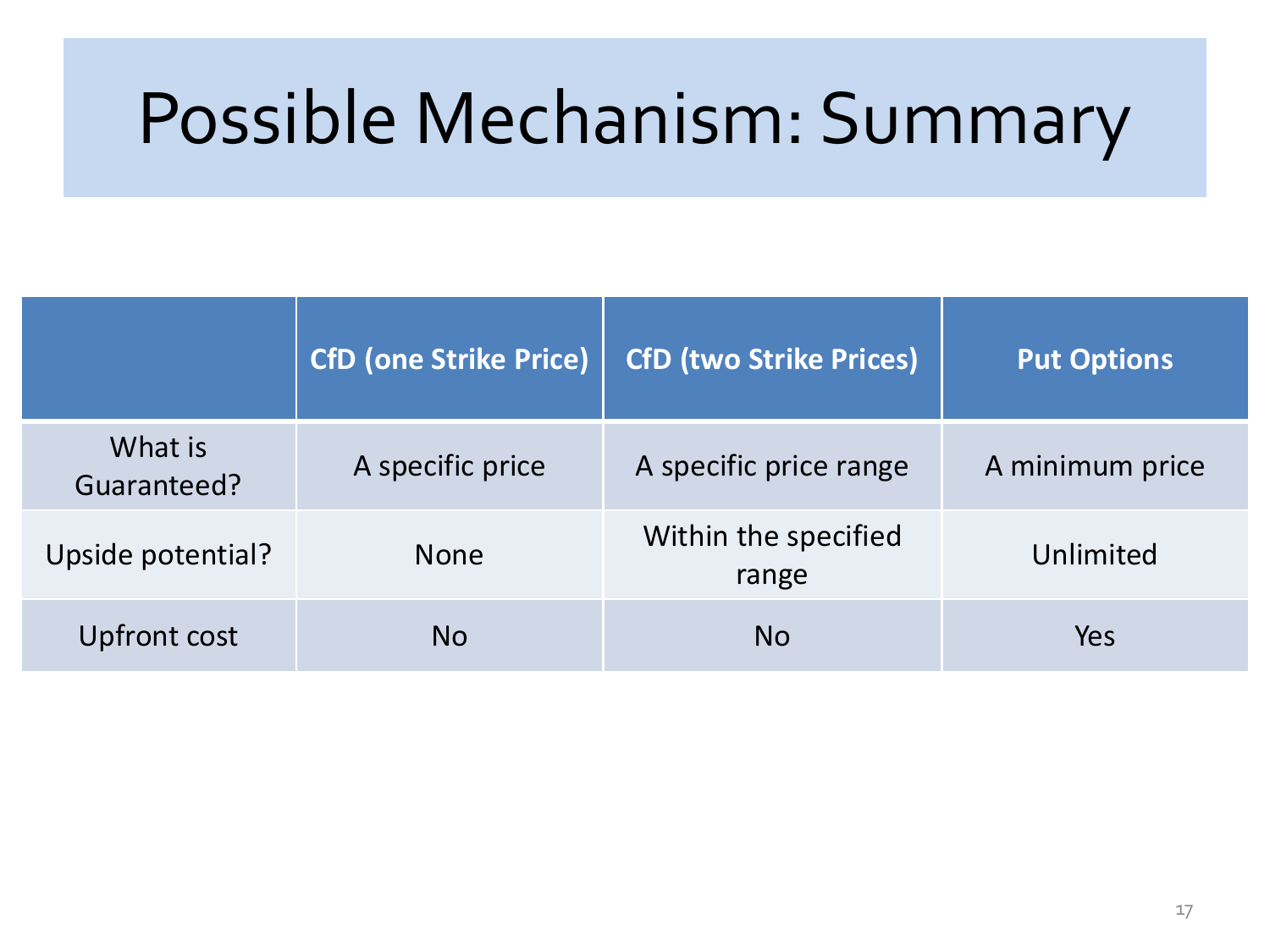#### Possible Mechanism: Questions

#### – **Questions about the mechanisms just discussed.**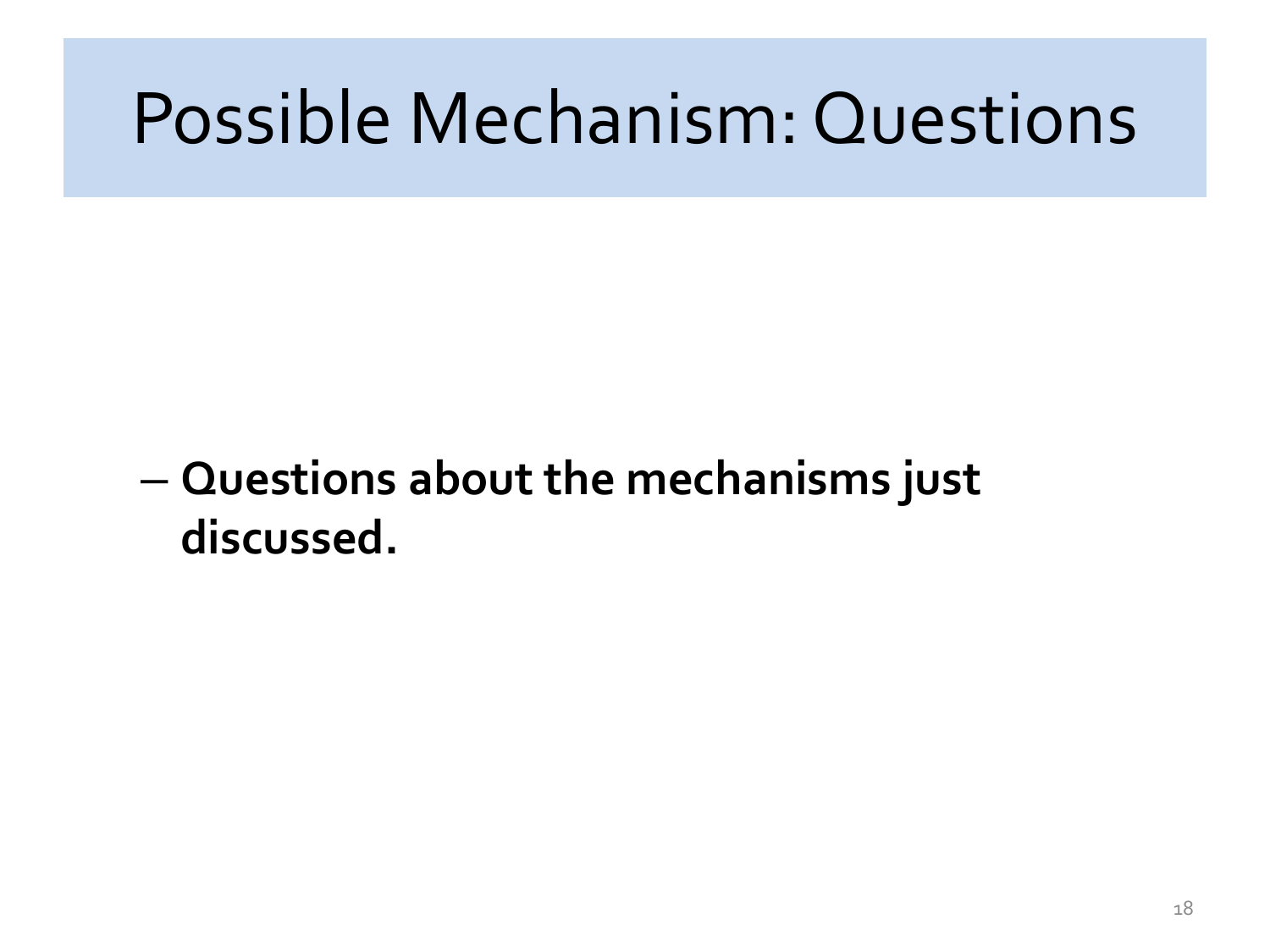#### Determination of Strike Price

- Technologies produce variable quantities of biomethane and credits.
- To not favor certain technologies, we are considering that the pilot financial mechanism should guarantee the value based on the quantity of GHG emissions reduced, rather than the amount of fuel/credits generated.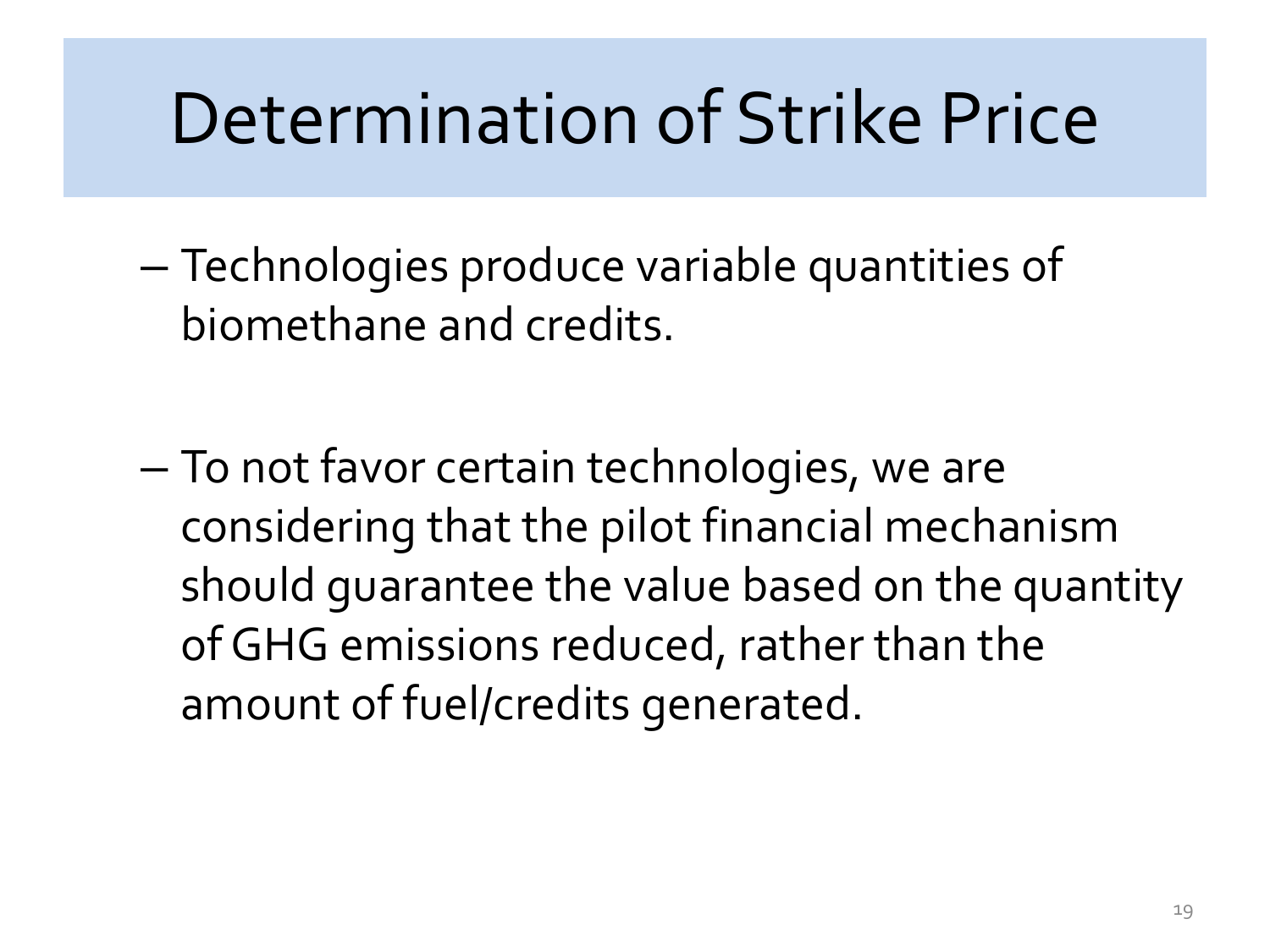#### Determination of Strike Price

– The Strike Price for both CfD and Put Options could be determined by a reverse auction

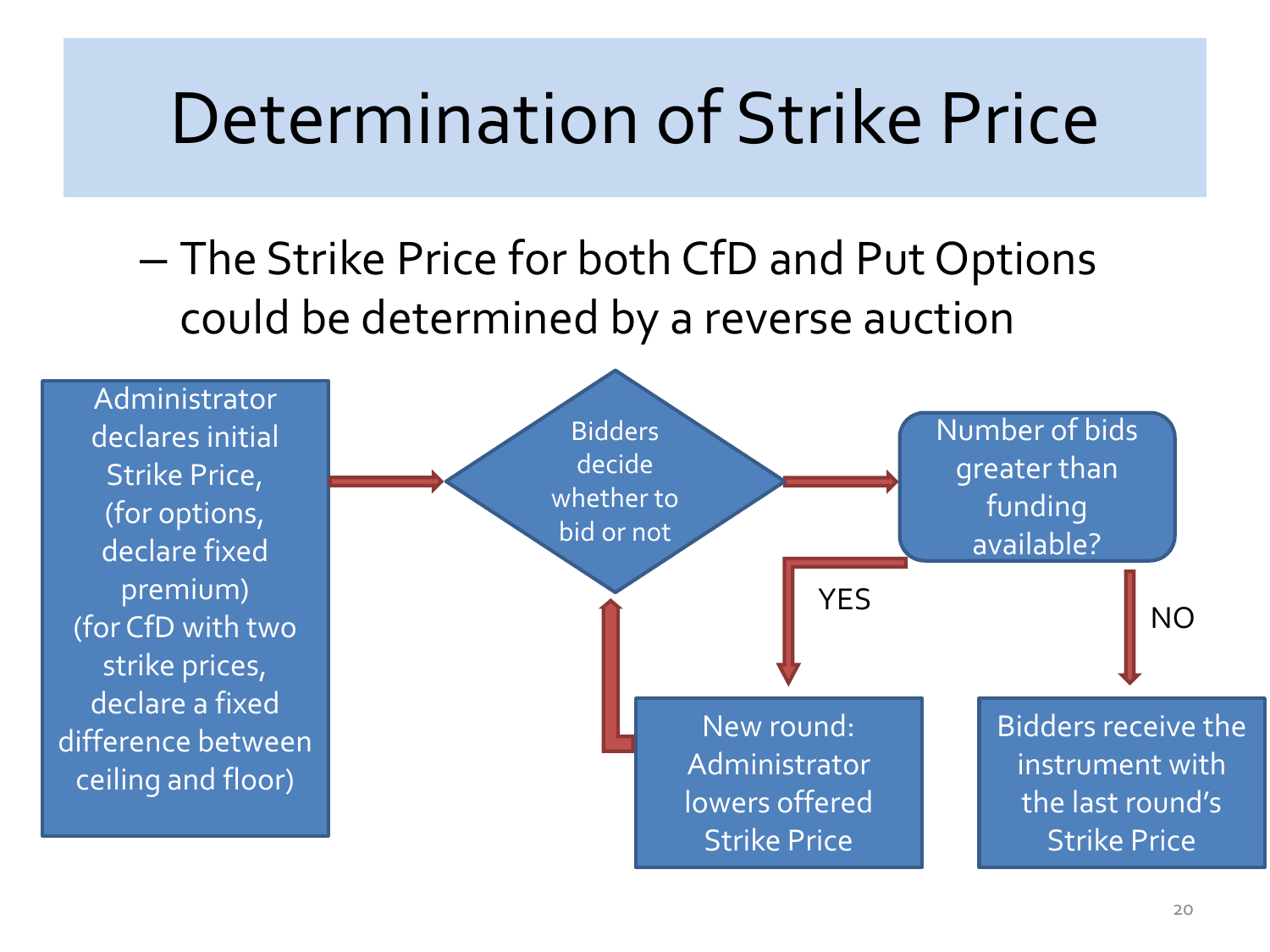### Alternative Approach: Determination of Put Option Premium

– An alternative for Put Options only could be to fix a strike price, and determine the option premium by a forward auction

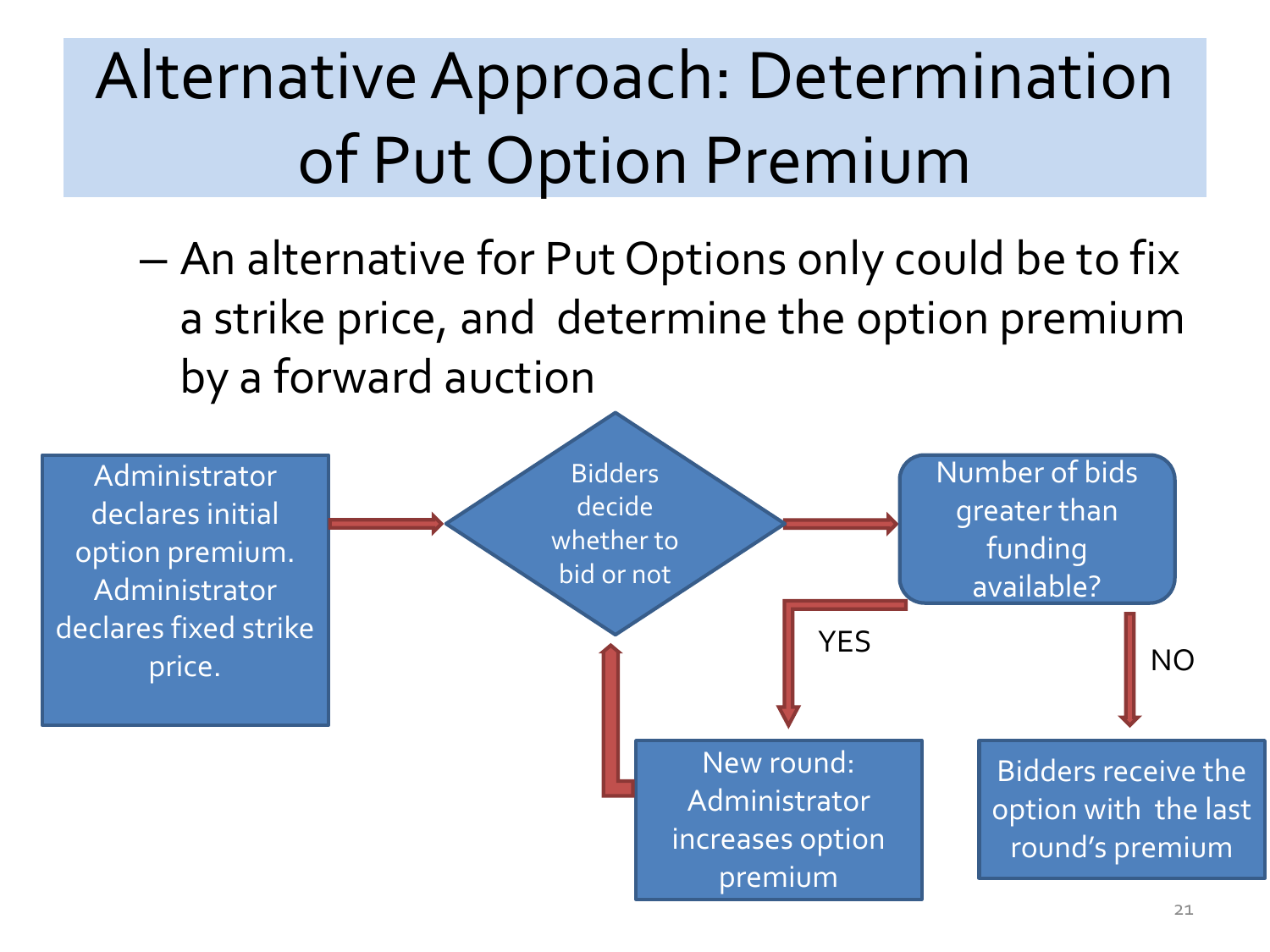### Determination of Strike Price/Put Option Premium

- We are open to alternative auction mechanisms and other suggestions on how to determine the Strike Price/ Option Premium.
- **Questions about how to determine the Strike Price and the Option Premium.**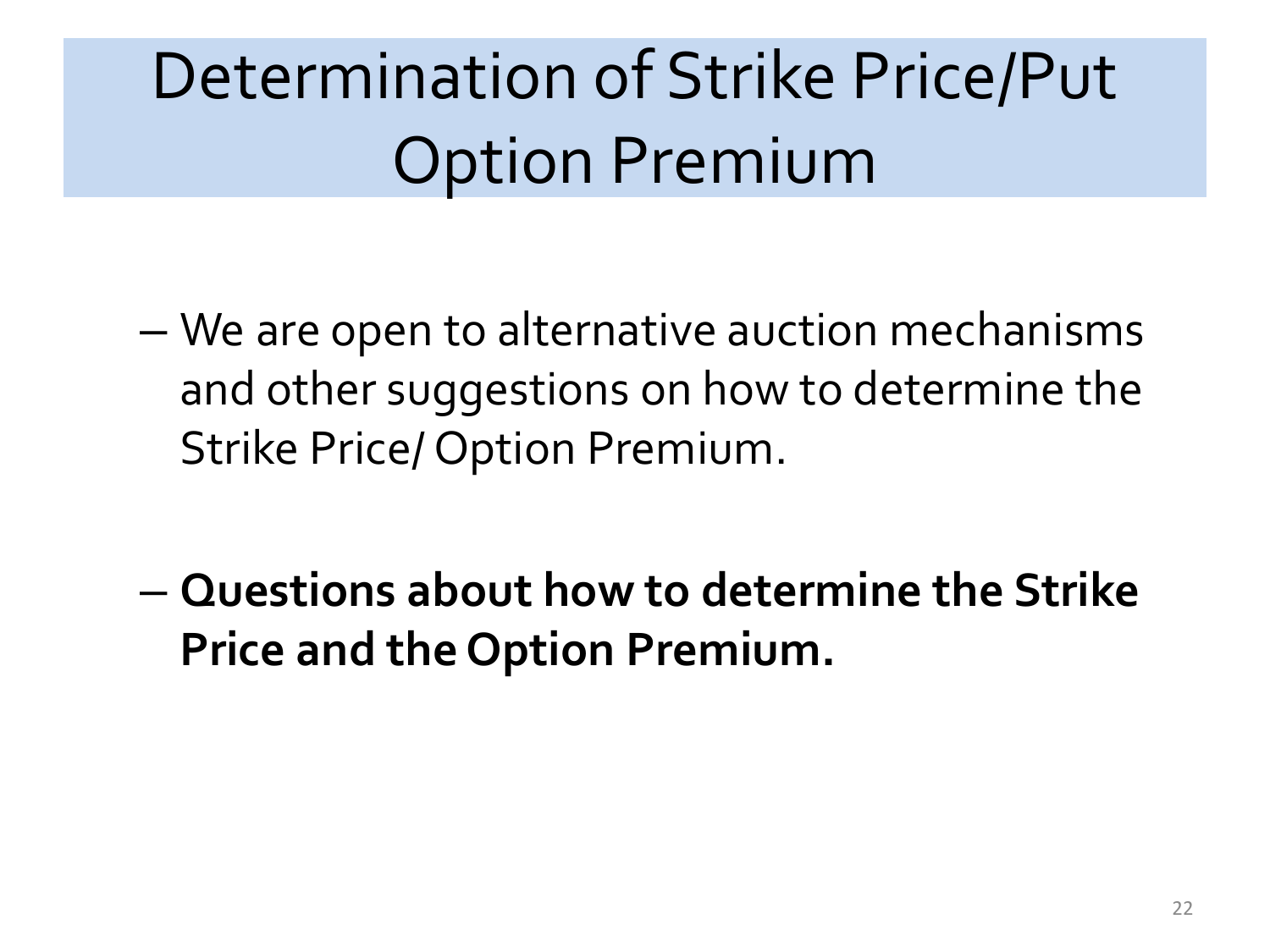#### Determination of Market Price

– In addition to LCFS credit value, what should be included in the calculation of Market Price?

- RFS credit?
- Value of fuel?
- Future credits/subsidies obtained by fuel production or use?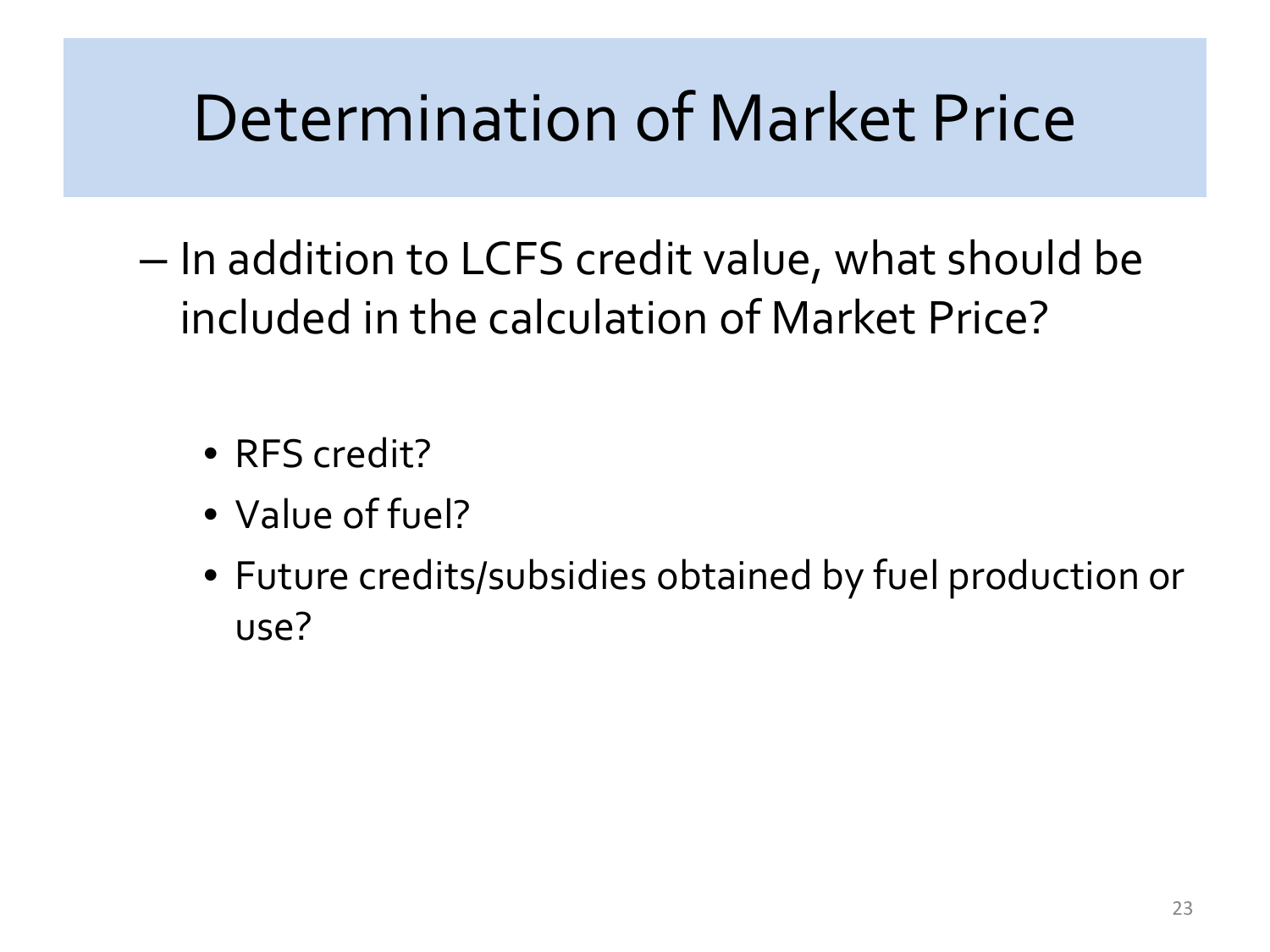### Example: Determination of Market Price

- *Example:* Assume a dairy project earns 1,000 LCFS credits and 60,000 RINs quarterly.
- It acquired sufficient Put Options with a Strike price of \$100. Both the LCFS credit and RIN value are included in the Put Option coverage.
- Suppose the average quarterly price of D3 RIN is \$1.00 and the quarterly price of LCFS credits is \$70.
- $-$  The Market Price is thus = \$1.00 X 60,000 + \$70 X 1,000 = \$130,000
- $-$  The Strike Price is = \$100 X 1,000 = \$100,000
- Since the Market Price is higher than the Strike Price, no money is exchanged this period.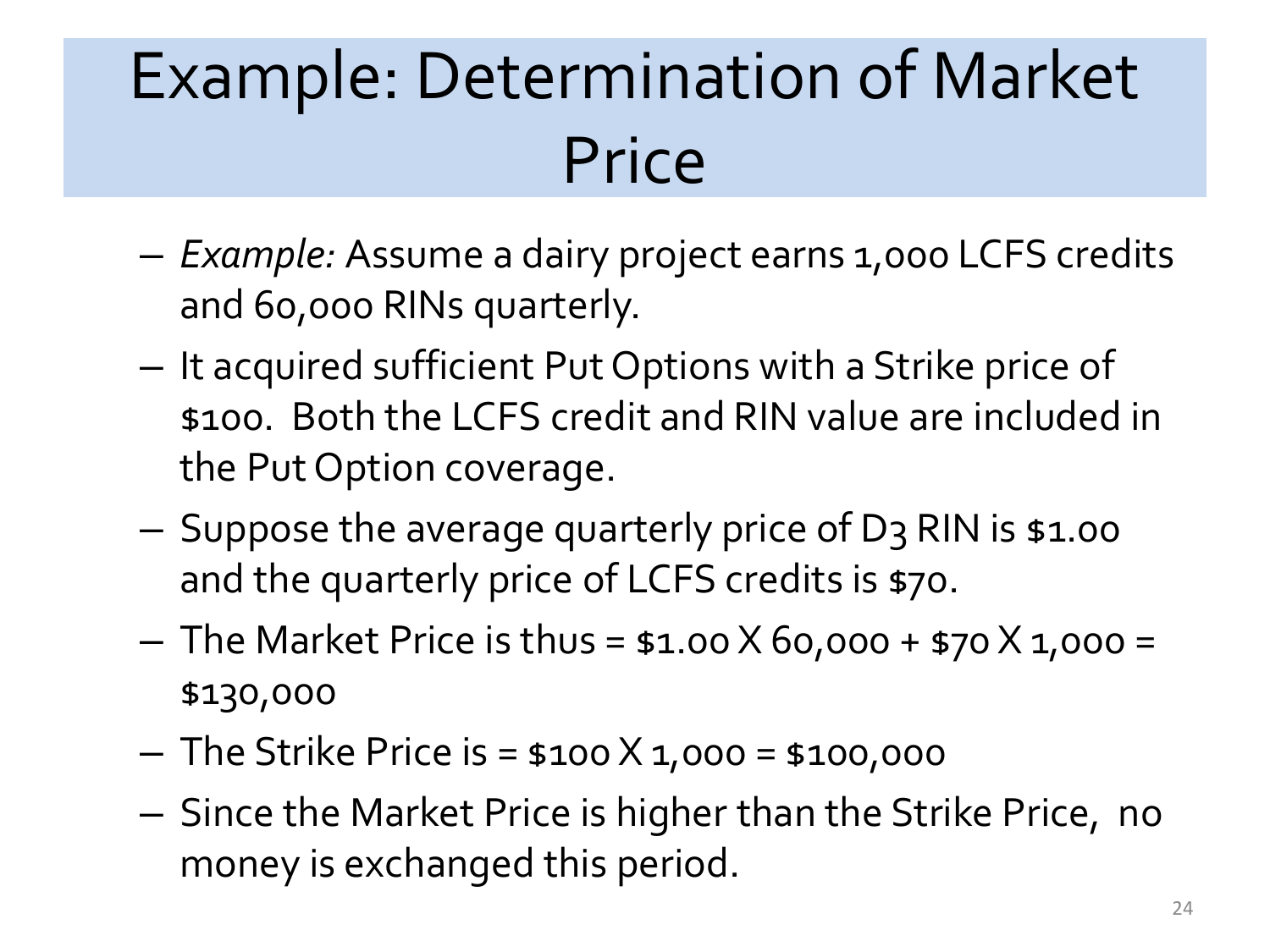#### Determination of Market Price

• **Questions about how to determine the Market Price.**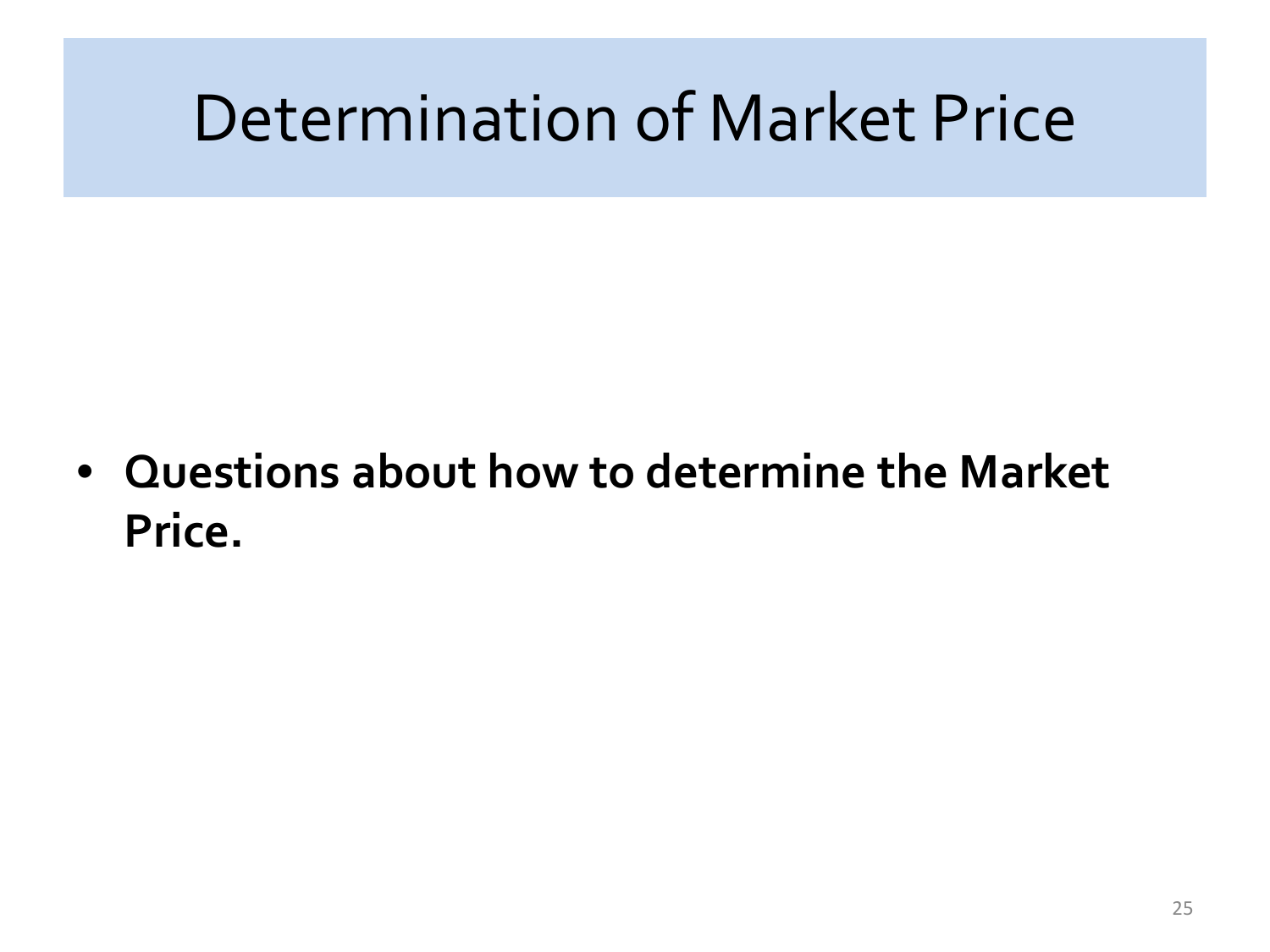### Contract Period

- We are considering a 10 year period (in line with the crediting period under the Compliance Offset Protocol and the expected LCFS crediting period) to ensure dairy projects have a sufficient time period for the investments to pay back
- $-$  We are considering adding a  $1 3$  year grace period, to allow for development and construction times.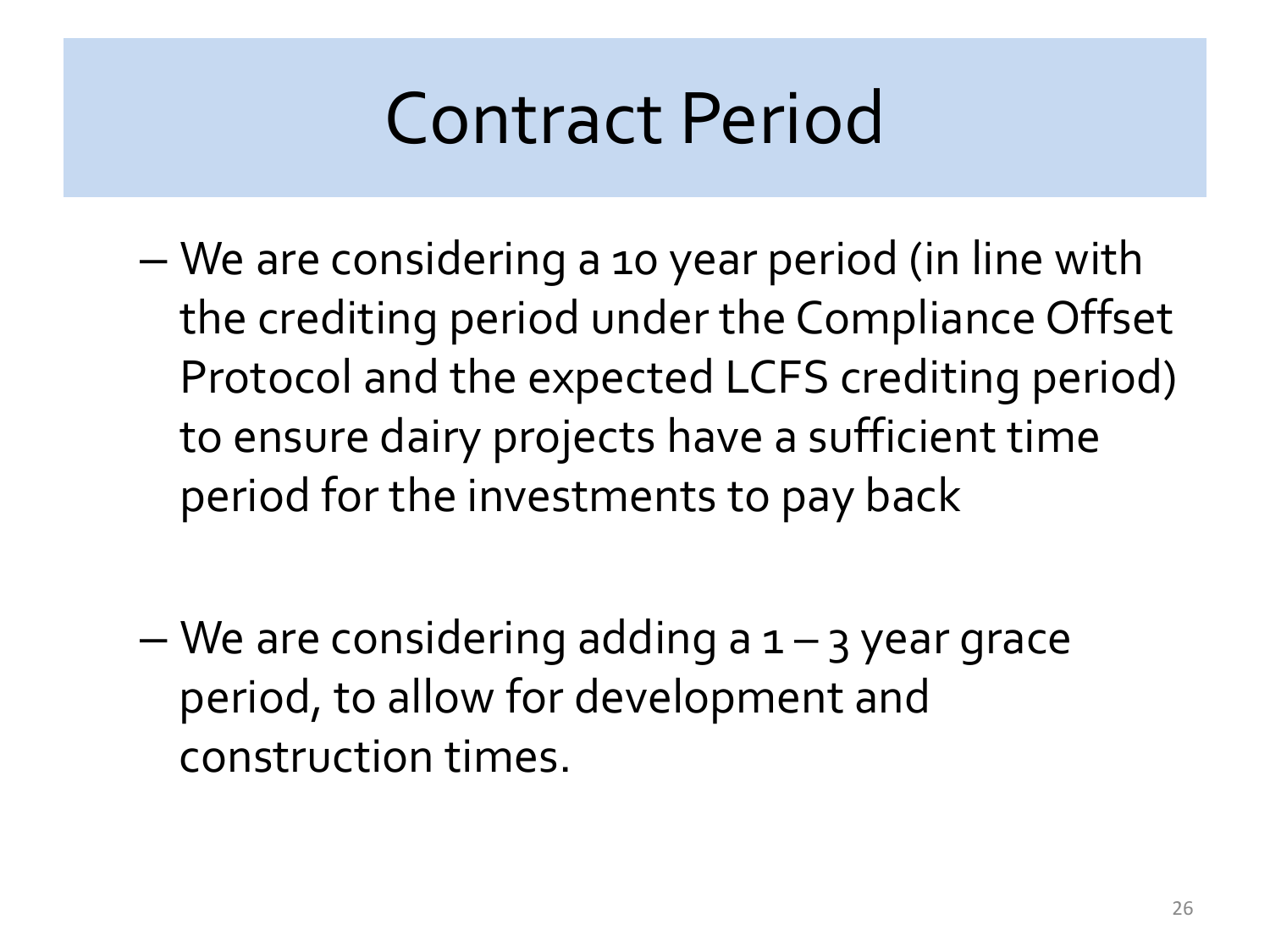### Initial Thoughts on Funding Needs - CfD

- The initial funding needed could be calculated to cover the full cost in the worst case scenario, i.e. the value of environmental credits goes to 0.
- As the value of environmental credits in the future are uncertain, the actual cost of the program cannot be determined with certainty.
- If the future value of the environmental credits is high, the program may, in fact, generate income for the Administrator.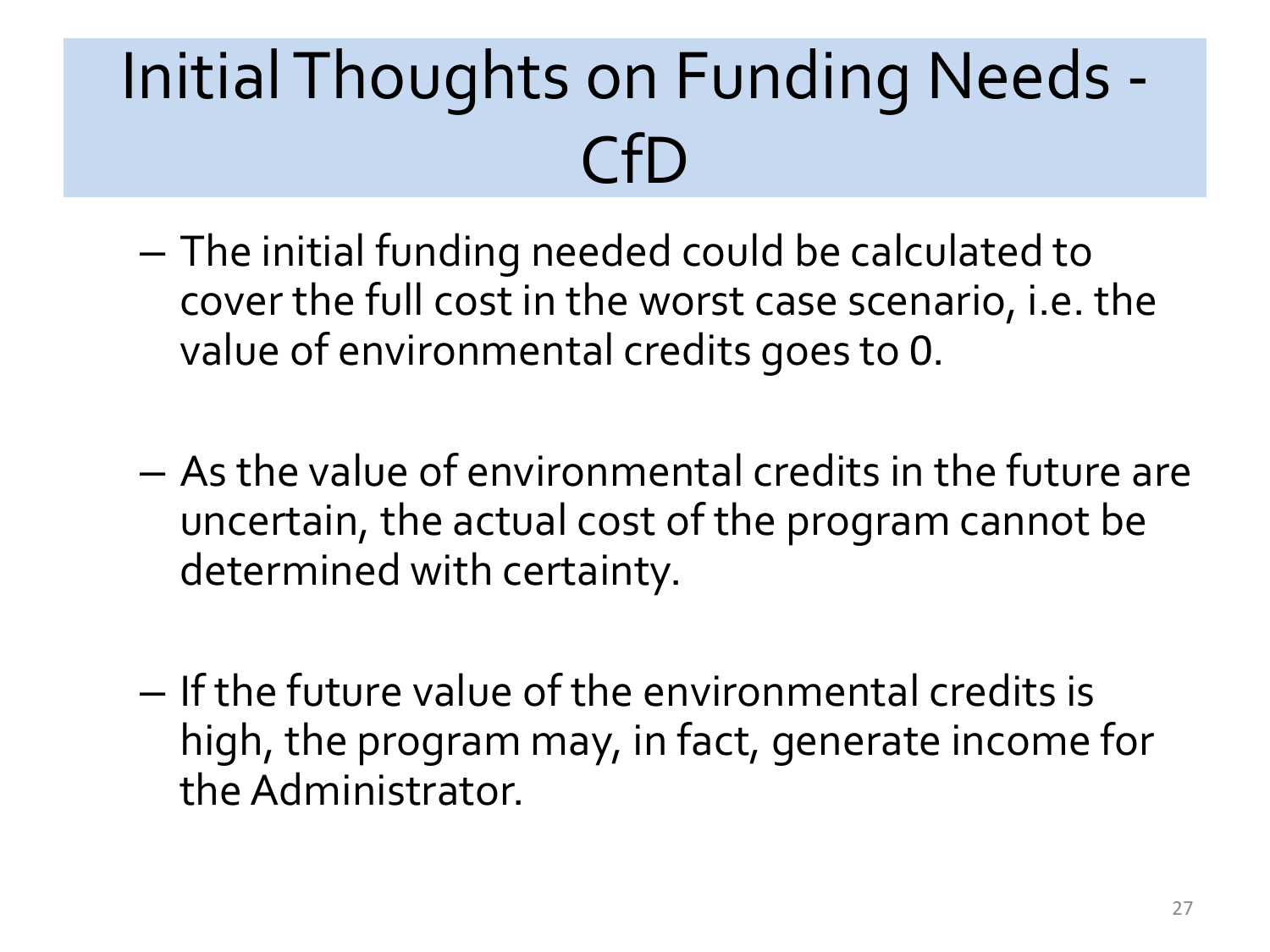## Example of Calculating Needed Funding - CfD

- Staff's current calculations indicate that each \$1 increase in Strike Price corresponds with a an extra \$7.72 funding needed (assuming a 5% discount rate, a 10 year contract period, and annual settlement).
- *Illustration:* To fund a CfD that fully covers a 2,000 cow dairy that generates 8650 MT of CO2 reductions a year, for 10 years at a Strike Price of a range between 60 - 100 will require:

| <b>Strike Price</b> | <b>Needed Funding</b> |
|---------------------|-----------------------|
| \$60                | \$4.0 million         |
| \$70                | $$4.7$ million        |
| \$80                | \$5.3 million         |
| \$90                | \$6.0 million         |
| \$100               | \$6.7 million         |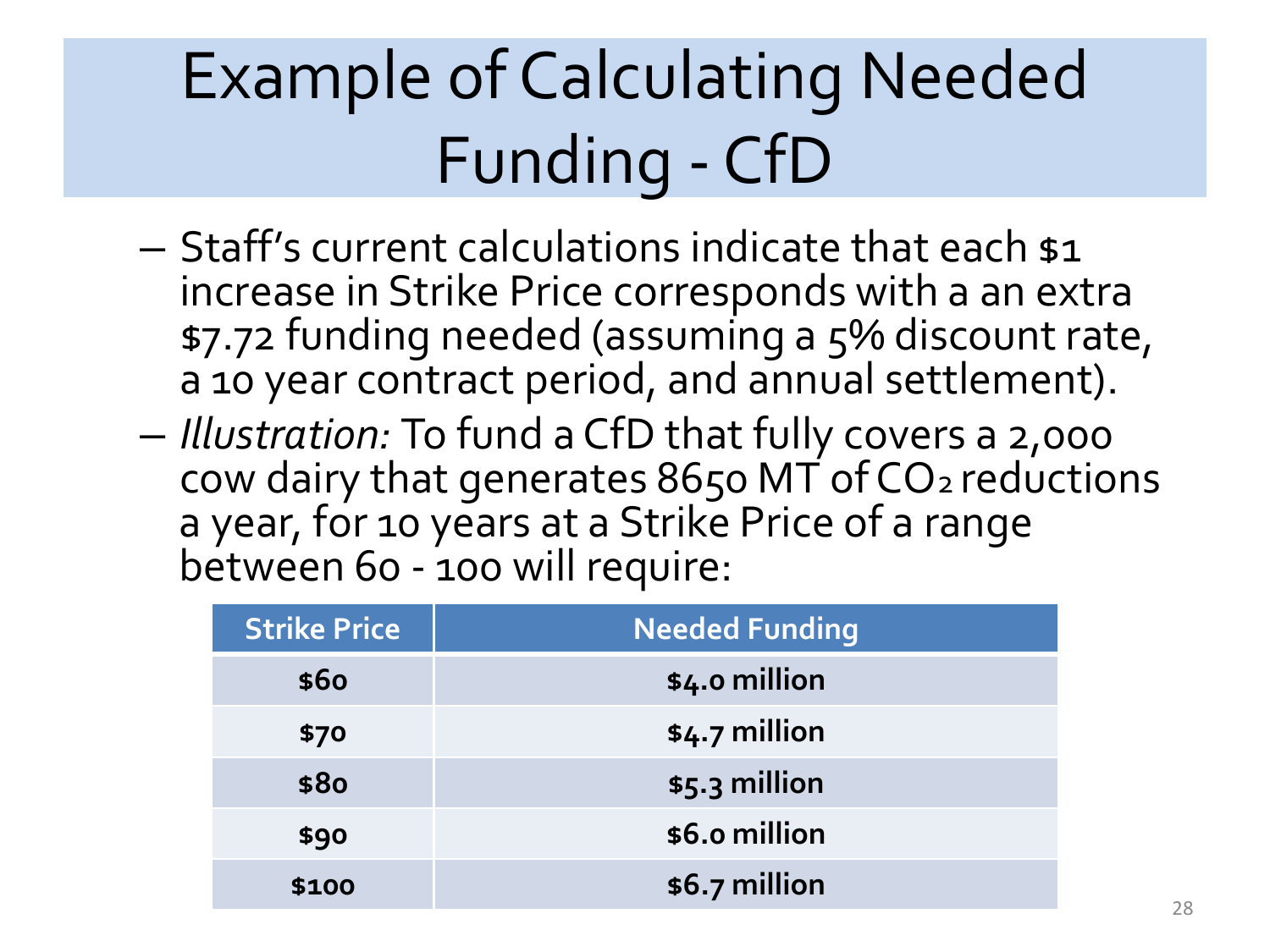## Initial Thoughts on Funding Needs – Put Options

– Similar to CfD with one significant difference: the needed funding is reduced by the proceeds generated from the sale of the options.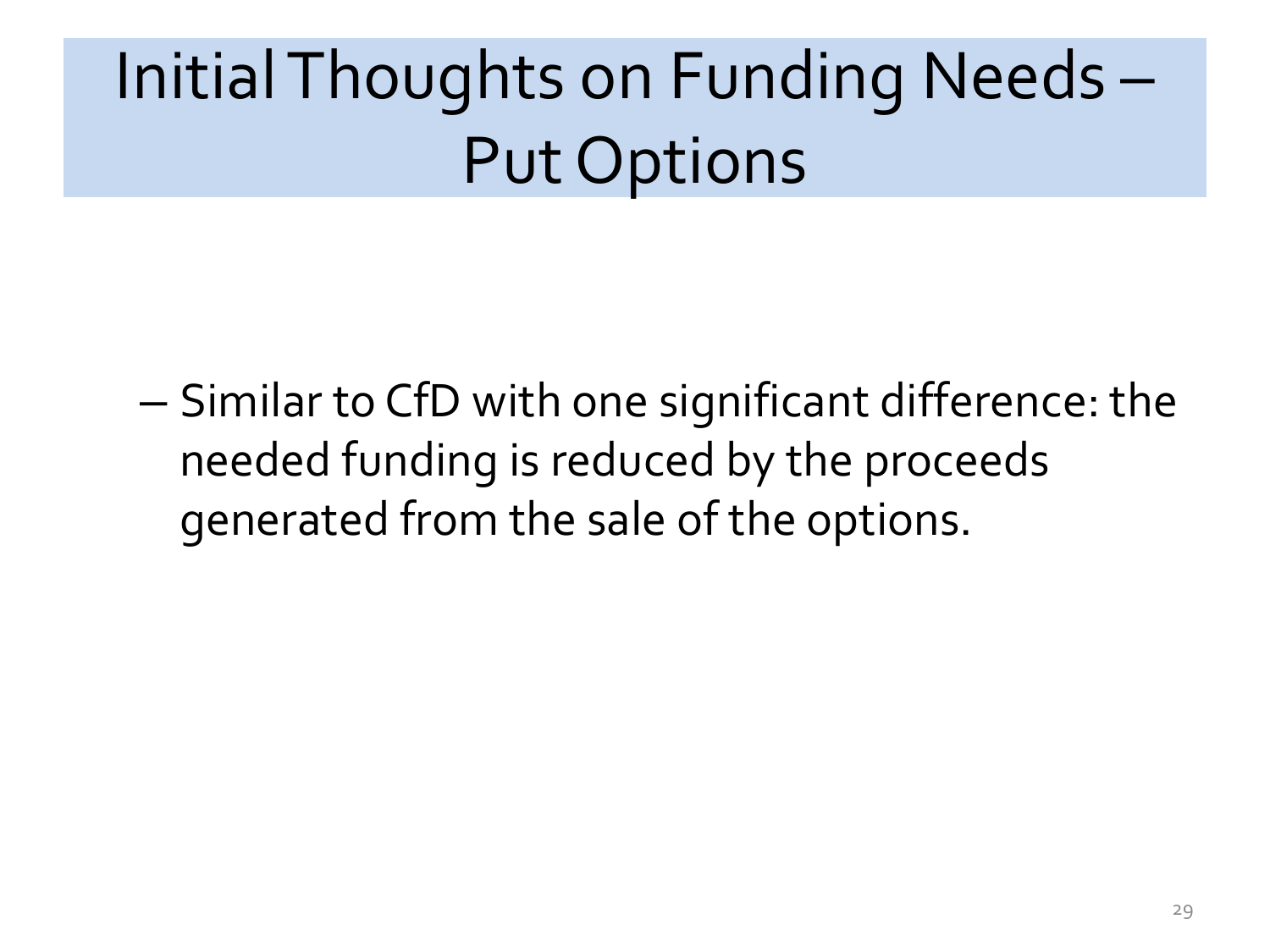## Initial Thoughts on Program Funding **Needs**

#### – **Questions about needed funding.**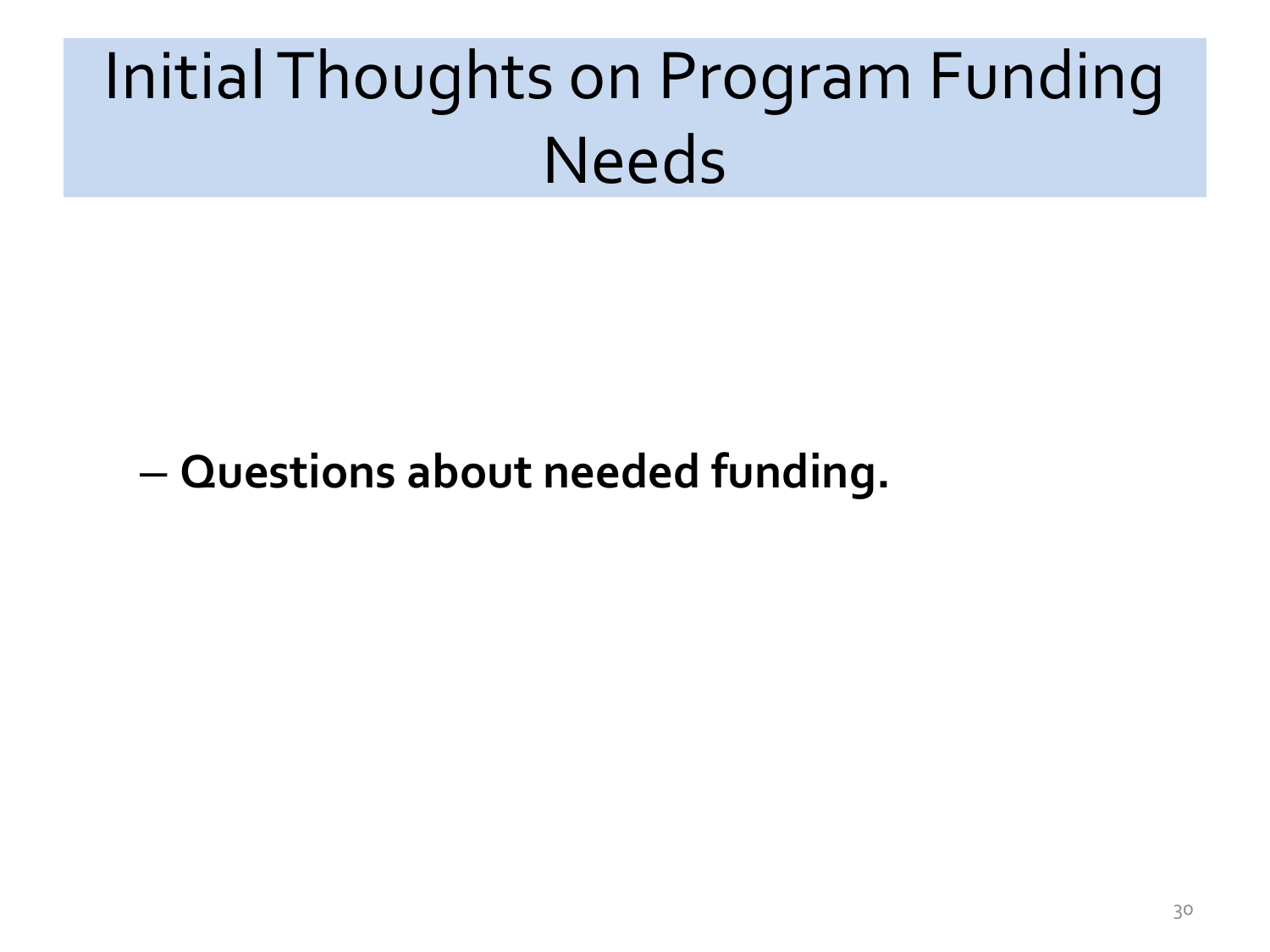## Information/Feedback Needed

- Suggestions for financial mechanism alternatives that were not considered.
- Feedback on preferred mechanism.
- Detailed feedback on preferred mechanism mechanics (e.g. contract period, determination of strike price and market price, needed funding).
- Suggestions on which entity/agency/NGO would be most appropriate to manage the program?
- More detailed data on cost inputs to determine the appropriate initial Strike Price and needed funding.
- Appropriate initial Strike Price and Initial Option Premium.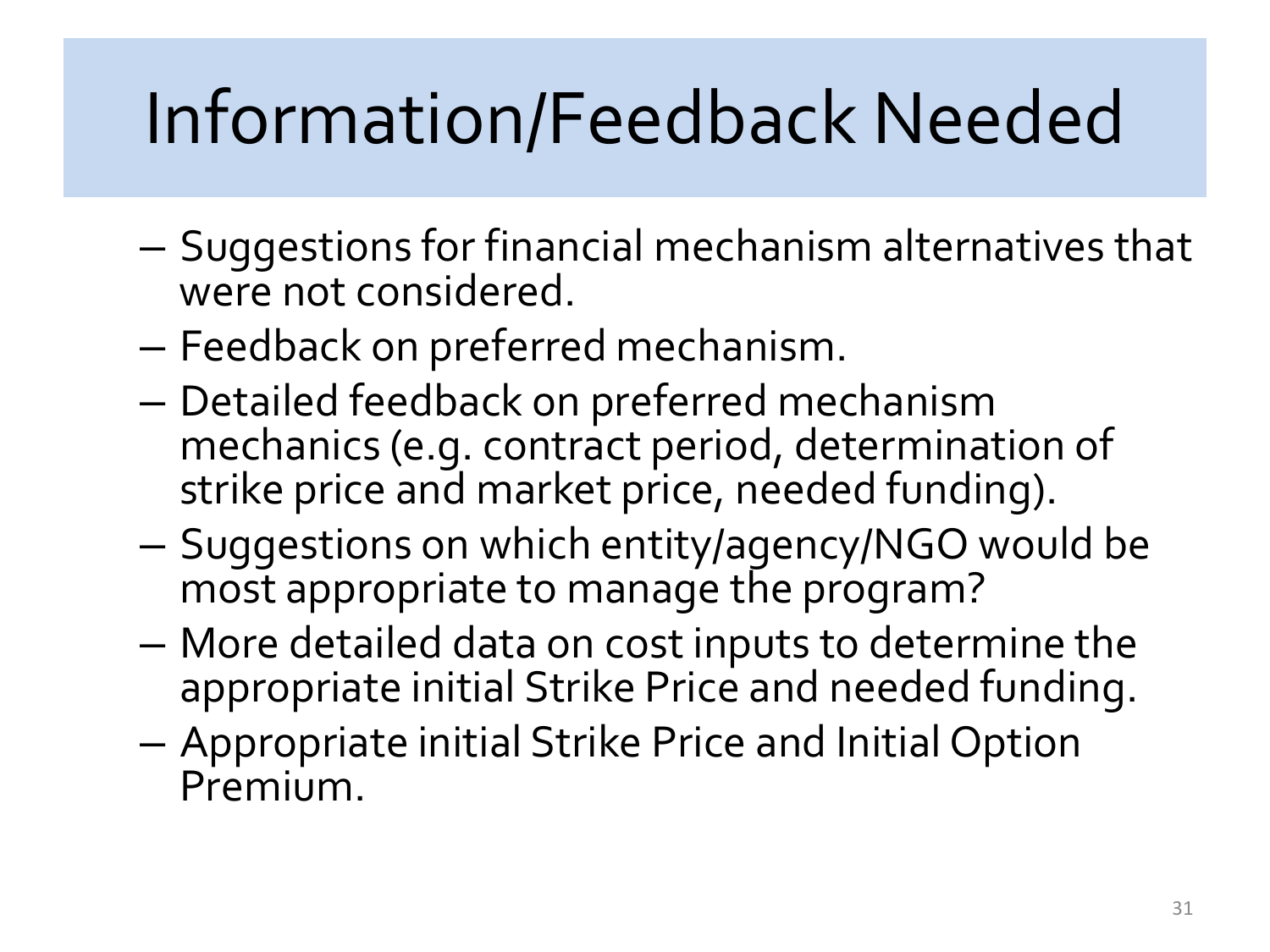#### Next Steps

- Comments requested by July 31, 2017
- Prepare a draft report by September 2017
- Hold a second workshop in October 2017
- Publish final report by Jan 01, 2018